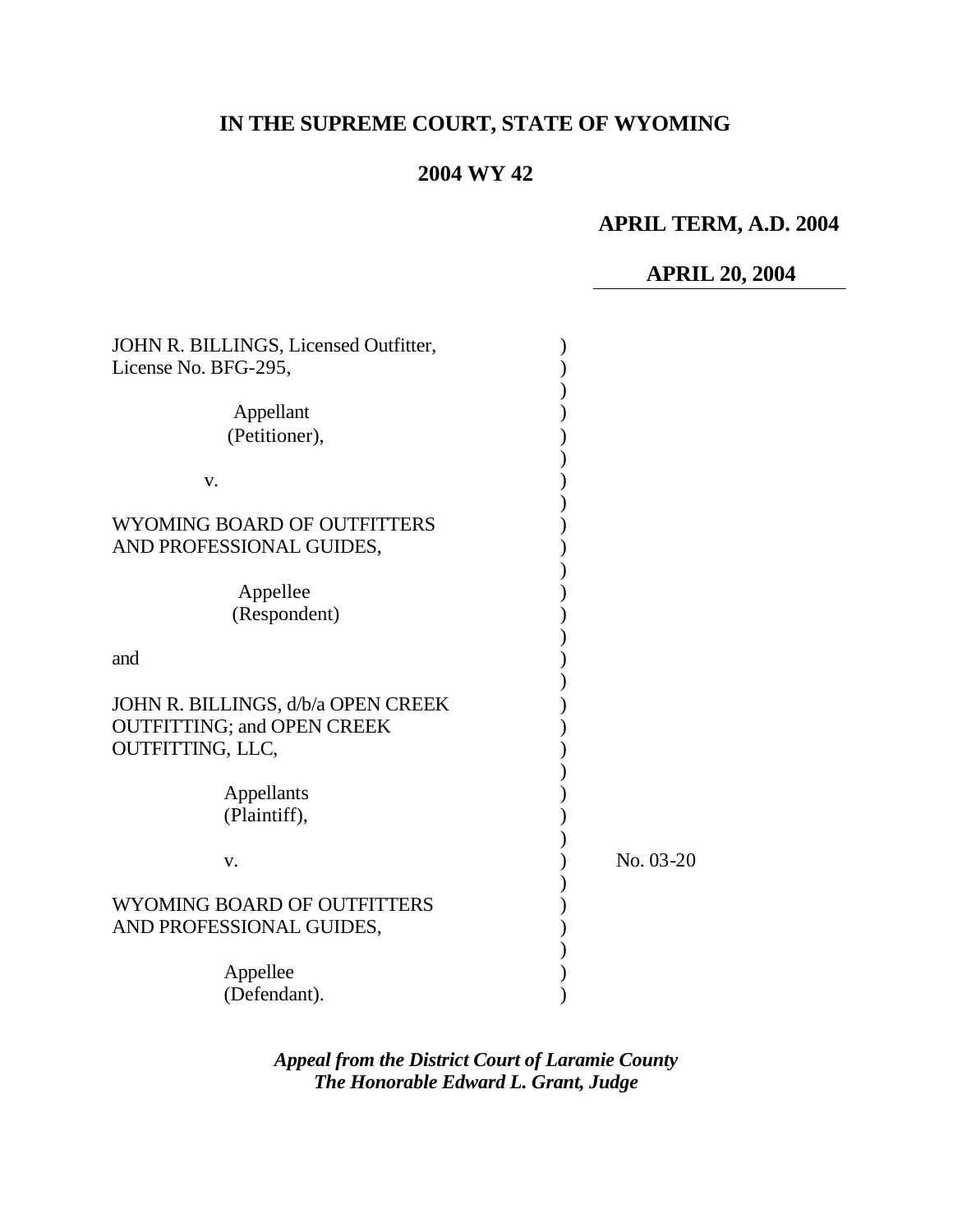### *Representing Appellants:*

*Daniel B. Frank of the Frank Law Office, P.C., Cheyenne, Wyoming; and S. Joseph Darrah of Darrah, Darrah & Brown, P.C., Powell, Wyoming.*

### *Representing Appellee:*

*Patrick J. Crank, Attorney General; Robin Sessions Cooley, Senior Assistant Attorney General; and Kennard F. Nelson, Senior Assistant Attorney General, Cheyenne, Wyoming.*

*Before HILL, C.J., and GOLDEN, LEHMAN, KITE, and VOIGT, JJ.*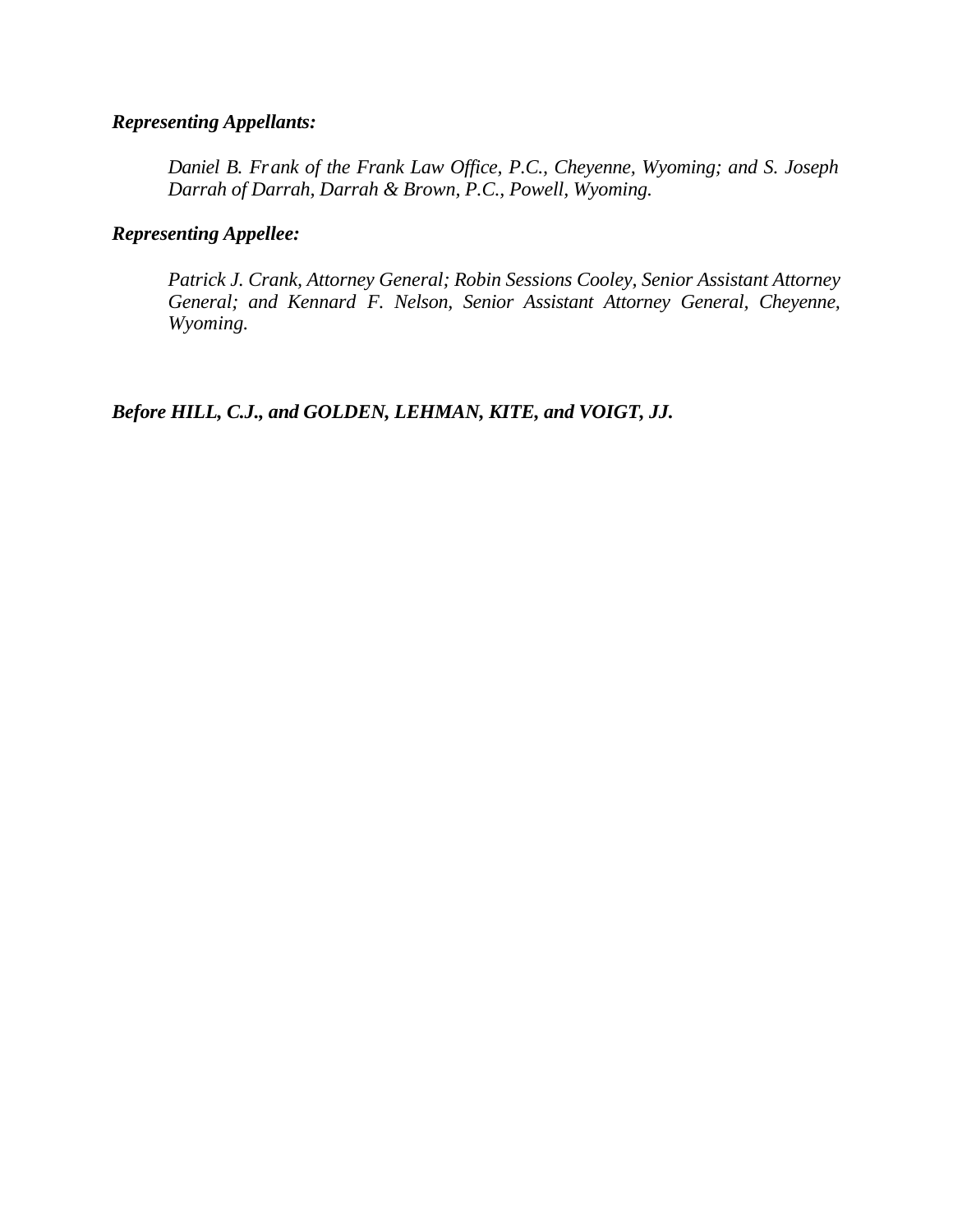### **VOIGT, Justice.**

[¶1] In February 2002, the Wyoming Board of Outfitters and Professional Guides (Board) revoked appellant John R. Billings' (Billings) outfitter's license based on several violations of state statutes and/or the Board's rules. Billings subsequently filed a petition for review of the Board's decision, and a complaint for declaratory judgment, in the district court. Following the district court's respective rulings, three incidents underlying these violations remain at issue on appeal: (1) Billings' livestock and its proximity to his lower hunting camp and that camp's water supply; (2) whether Billings failed properly to dispose of a dead mule carcass; and (3) whether Billings willfully endangered Sandra Ditzler's health and safety while traveling from the lower hunting camp to the trailhead.

[¶2] Billings argues that the evidence was insufficient to support the Board's findings that Billings' conduct violated state statutes and/or the Board's rules and that the Board did not sufficiently explain why it revoked Billings' license rather than impose a lesser sanction. He also raises several issues regarding the constitutionality of state statutory provisions and the Board's rules. We affirm.

### **ISSUES**

[¶3] We rephrase the parties' issue statements as follows:

- 1. Whether the record contains sufficient evidence that:
	- A. Billings willfully endangered the health and safety of consumers of the lower camp's water supply, maintained an unsanitary camp, failed to keep livestock facilities separate from camp facilities, and failed to protect a stream from contamination;
	- B. Billings violated a significant federal regulation pertaining to wildlife, game and fish; and
	- C. Billings willfully endangered the health and safety of Sandra Ditzler.

2. Should we find sufficient evidence to support one or more of these violations, was the Board's decision to revoke Billings' outfitter's license proper?

3. Whether the constitutionality of Wyo. Stat. Ann. § 23-2-416(a)(v) (LexisNexis 2003) remains at issue on appeal?

4. Whether Wyo. Stat. Ann. § 23-2-416(a)(iv) and (ix) and Chapter 3, Section 1(n) (1997) of the Board's rules are unconstitutionally vague?

5. Whether Billings has standing to challenge the constitutionality of Chapter 3, Section 2 of the Board's rules?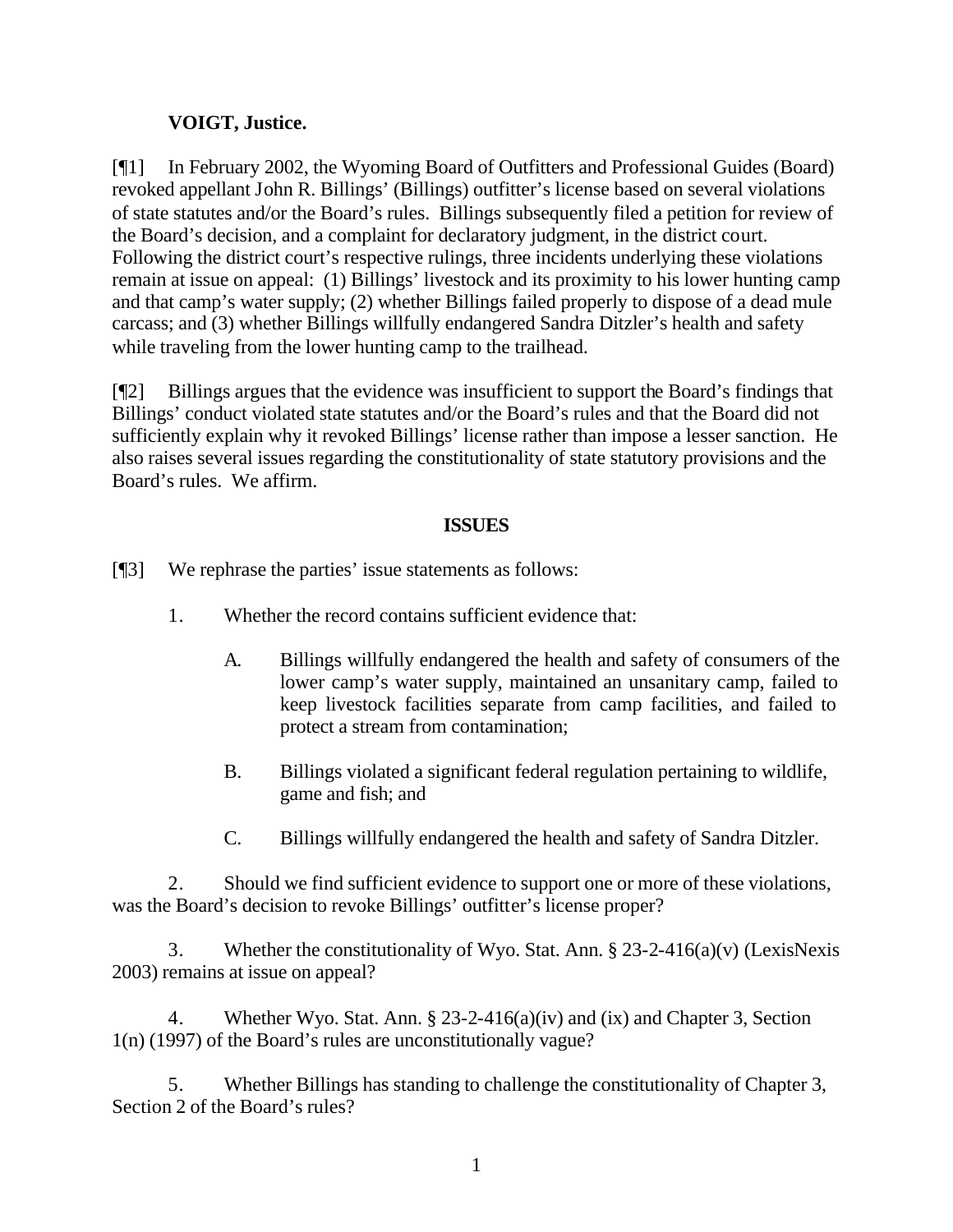#### **FACTS**

[¶4] Appellant Billings is an outfitter licensed by the Board. Billings has provided commercial outfitting services in the Bridger Teton National Forest since the early 1980s. His business consists of outfitting hunters, through the use of horses and mules, into an area near the southeast corner of Yellowstone Park, in the Thorofare River Drainage. There, Billings maintains two hunting camps. His lower hunting camp is approximately 37-39 miles from the Ishawooa Creek Trailhead while his upper hunting camp is located 30-32 miles from that trailhead. Billings also maintains a "layover" camp along the Ishawooa Creek Trail, where clients stop overnight en route to the hunting camps. The hunting camps may also be reached by way of a trail known as the Deer Creek Trail.

> On July 20, 1998, the Board filed a complaint against Billings seeking censure, suspension, or revocation of Billings' outfitter's license. The Board's complaint was based on written complaints from hunters who hired Billings' during the 1996 and 1997 hunting seasons. The Board's complaint first alleged that Billings acted unethically and dishonorably in the treatment of, and correspondence with, his clients. The complaint next alleged that Billings had willfully endangered his clients. One endangerment allegation asserted the abandonment of clients on Deer Creek Trail as the clients packed out of camp. The other willful endangerment allegation asserted Billings had permitted a client to lead a troublesome mule, Mel, along the trail and that the client was eventually kicked in the chest by the mule. (The evidence produced at the hearing indicated that the client, Dan Nutsch, was actually kicked by the mule he had been riding, Bo, when he dismounted Bo in order to gather up troublesome Mel.)

> The complaint also alleged that Billings had violated significant federal regulations pertaining to wildlife, game, and fish by (1) improperly disposing of a mule carcass, in violation of 36 C.F.R. § 261.58(s); and (2) caching items in the wilderness without permission from the United States Forest Service in violation of 36 C.F.R. § 261.57(f). The complaint further alleged that Billings had failed to maintain neat and sanitary camps and that Billings had substantially breached his contract with his clients by, inter alia, utilizing hunting guides who were not properly trained and by failing to maintain a sufficient number of employees in camp. The complaint finally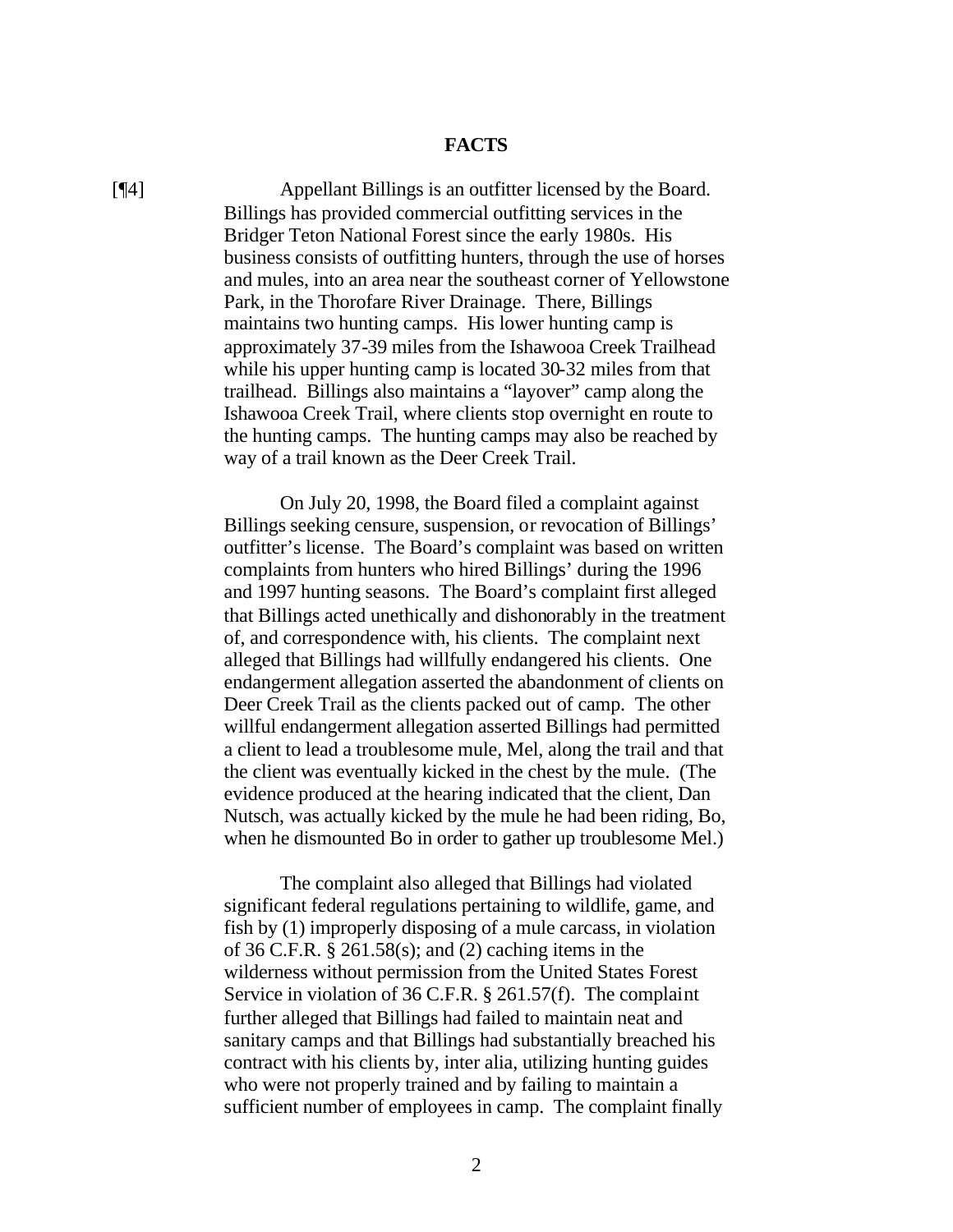alleged that Billings had treated his livestock in an inhumane fashion.

After four days of hearings, held December 11, 1998, and February 2-4, 1999, the Board issued its findings of fact and conclusions of law on April 22, 1999, revoking Billings' outfitters license. . . .

The Board also specifically found and concluded that Billings did not engage in the inhumane treatment of his livestock. The Board did not make any findings regarding the allegation that Billings had illegally cached items in the wilderness.

. . .

l

Billings filed a combined petition for review and complaint for declaratory judgment with the district court, which certified the case pursuant to W.R.A.P. 12.09.

*Disciplinary Matter of Billings*, 2001 WY 81, ¶¶ 3-6, 8-9, 30 P.3d 557, 562-64 (Wyo. 2001) (*Billings I*). 1

[¶5] In *Billings I*, 2001 WY 81, ¶¶ 19, 23, 42, 30 P.3d at 567-68, 573, we proceeded to resolve several issues raised by Billings, and ultimately concluded that the Board's findings were "inadequate to permit appellate review," that the Board exceeded its statutory authority in promulgating two of its rules, and that the district court was without authority to certify the declaratory judgment action to this Court. We remanded the case to the district court "with instructions to enter a judgment vacating the order of the Board and remanding the proceedings to the Board for further proceedings consistent with [our] opinion." *Id.*, 2001 WY 81, ¶43, 30 P.3d at 573.

[¶6] On remand, the Board issued new findings of fact and conclusions of law on February 26, 2002, and again revoked Billings' outfitter's license. In March 2002, Billings filed a Petition for Review of Agency Action, Request for Stay and Complaint for Declaratory Judgment. The district court bifurcated its consideration of the complaint for declaratory judgment and the petition for review. The district court found that Wyo. Stat. Ann. § 23-2- 416(a)(v) was unconstitutionally vague, but otherwise rejected the constitutional arguments Billings raised in seeking a declaratory judgment. The district court affirmed the Board on the issues raised in Billings' petition for review. Billings now appeals the district court's adverse rulings. The Board did not cross-appeal the district court's decision on the constitutionality of Wyo. Stat. Ann.  $\S$  23-2-416(a)(v).

<sup>1</sup> *Billings v. Wyo. State Bd. of Outfitters and Professional Guides*, 837 P.2d 84 (Wyo. 1992) involved the same parties, but is not factually relevant to the current dispute between the parties.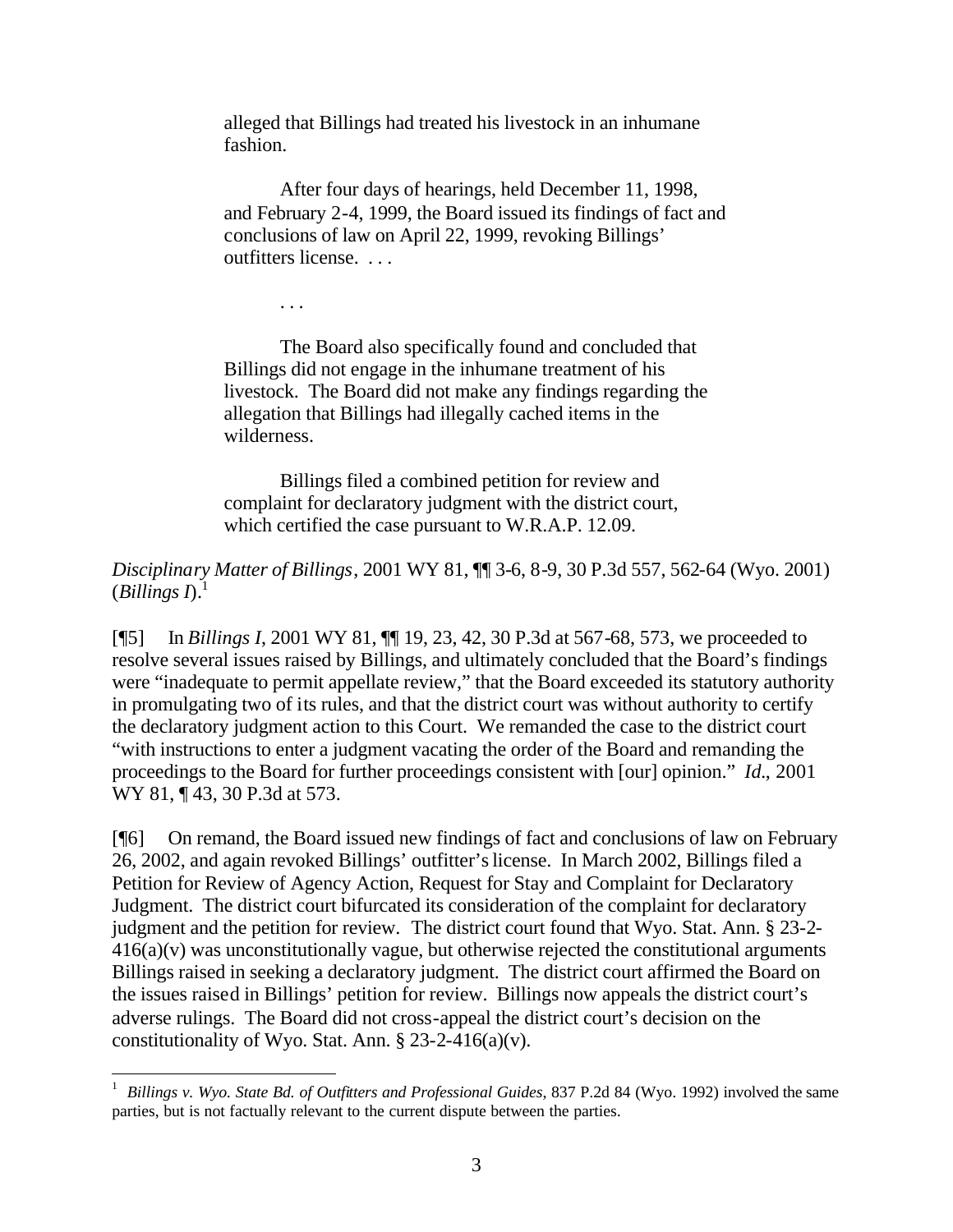#### **STANDARD OF REVIEW**

[¶7] Under the circumstances of the instant case, Wyo. Stat. Ann. § 23-2-416(c) provides for judicial review of license revocation proceedings pursuant to the Wyoming Administrative Procedure Act. Wyo. Stat. Ann. § 16-3-114(c) (LexisNexis 2003) sets forth the standards for judicial review of agency action:

> (c) To the extent necessary to make a decision and when presented, the reviewing court shall decide all relevant questions of law, interpret constitutional and statutory provisions, and determine the meaning or applicability of the terms of an agency action. In making the following determinations, the court shall review the whole record or those parts of it cited by a party and due account shall be taken of the rule of prejudicial error. The reviewing court shall:

> > (i) Compel agency action unlawfully withheld or unreasonably delayed; and

> > (ii) Hold unlawful and set aside agency action, findings and conclusions found to be:

> > > (A) Arbitrary, capricious, an abuse of discretion or otherwise not in accordance with law;

(B) Contrary to constitutional right, power, privilege or immunity;

(C) In excess of statutory jurisdiction, authority or limitations or lacking statutory right;

(D) Without observance of procedure required by law; or

(E) Unsupported by substantial evidence in a case reviewed on the record of an agency hearing provided by statute.

[¶8] As we said in *Bryant v. State ex rel. Wyoming Dept. of Transp.*, 2002 WY 140, ¶ 9, 55 P.3d 4, 8 (Wyo. 2002), we do not

> afford any special deference to the district court's decision when we review a matter initiated before an administrative agency.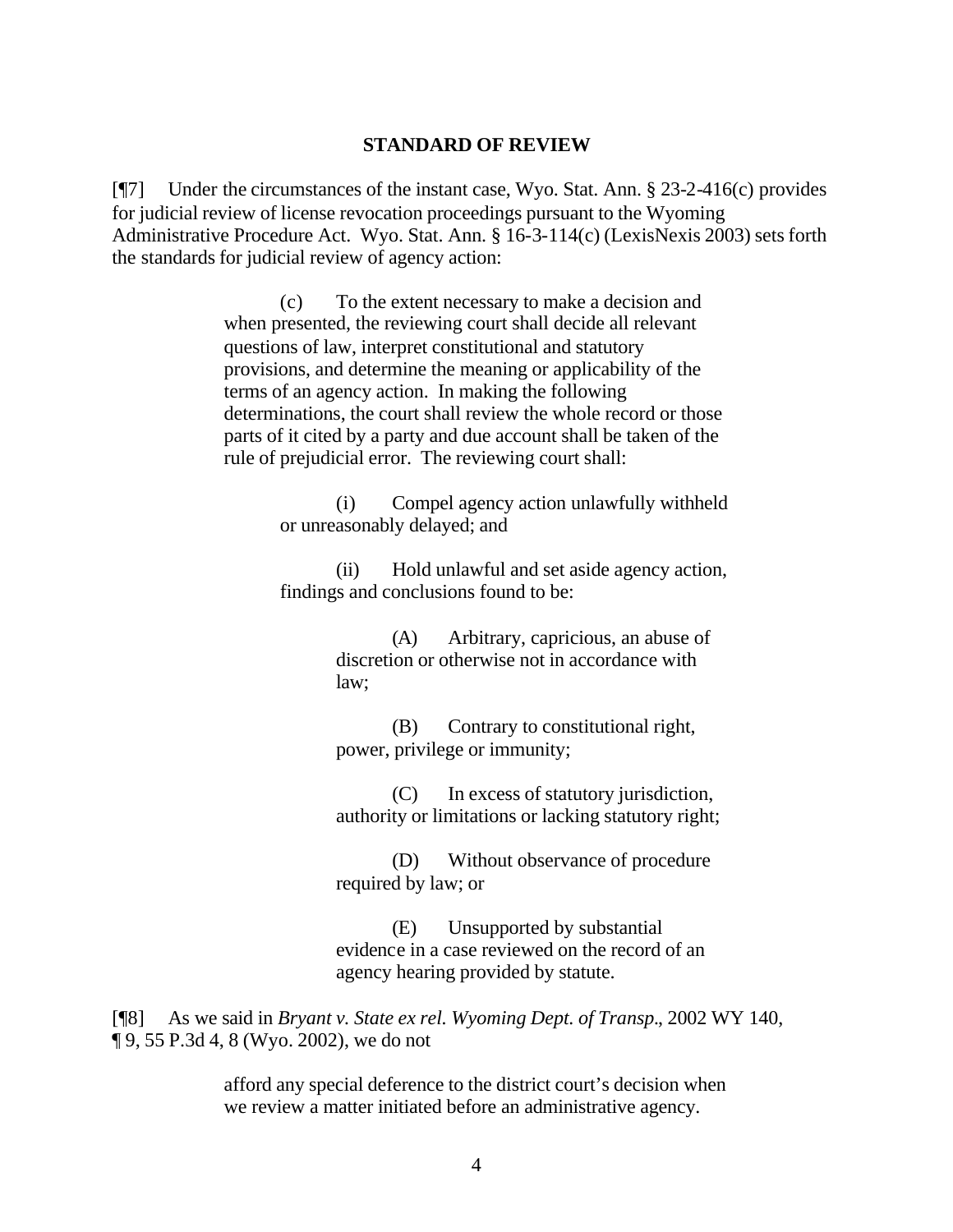Rather, this court reviews the case as if it came directly from the administrative agency. . . . Our review must focus on the evidence and consider the reasonableness of the agency's exercise of judgment while determining if the agency committed errors of law. . . . If the agency committed any errors of law, this court must correct them.

*See also State ex rel. Dept. of Transp. v. Legarda*, 2003 WY 130, ¶ 10, 77 P.3d 708, 712 (Wyo. 2003). In the instant case, both parties submitted evidence. We afford respect and deference to the Board's findings of fact if they are supported by sufficient evidence and we will not substitute our judgment for that of the Board's when sufficient evidence supports the Board's decision. *Hermosillo v. State ex rel. Wyoming Workers' Safety and Compensation Div.,* 2002 WY 175, ¶ 6, 58 P.3d 924, 926 (Wyo. 2002). We examine the entire record to determine whether sufficient evidence supported the Board's findings. *Id.* Even if the Board's factual findings are found to be supported by sufficient evidence, the ultimate agency decision may be found to be arbitrary or capricious for other reasons. *Id.* We do not examine the record only to determine if there is sufficient evidence to support the Board's decision, but we must also examine the conflicting evidence to determine if the Board could have reasonably made its findings and order upon all of the evidence before it. *Id.*

> A disciplinary proceeding before a licensing board is an adversary proceeding where the burden is on the complaining party to present its case in a proper manner and to state with precision the charges against the licensee. *Dorr v. Wyoming Board of Certified Public Accountants*, 2001 WY 37 ¶ 8, 21 P.3d 734 ¶ 8 (Wyo.2001); *Devous v. State Board of Medical Examiners*, 845 P.2d 408, 416 (Wyo.1993). Those charges must be established by clear and convincing evidence. *Id.*; *Painter v. Abels*, 998 P.2d 931, 939-40 (Wyo.2000).

*Billings I*, 2001 WY 81, 11, 30 P.3d at 565. Accordingly, we seek to determine "whether the evidence adduced at the hearing was sufficient to have convinced the deciding body that violations had been shown by clear and convincing evidence." *Minton v. Board of Medical Examiners*, 110 Nev. 1060, 881 P.2d 1339, 1352 (1994). In other words, the "judicial eye looks to see" whether a reasonable or "fair-minded fact finder might have found the evidence clear and convincing that the offense had occurred . . .." *See Riddle v. Mississippi State Bd. of Pharmacy*, 592 So.2d 37, 41 (Miss. 1991).

[¶9] "'Clear and convincing evidence is something more than a preponderance, but less than proof beyond a reasonable doubt.'" *Brierley v. State ex rel. Wyoming Workers' Safety and Compensation Div.*, 2002 WY 121, ¶ 14, 52 P.3d 564, 570 (Wyo. 2002) (*quoting Bando v. Clure Bros. Furniture*, 980 P.2d 323, 329 (Wyo. 1999)).

> Clear and convincing evidence is the "kind of proof which would persuade a trier of fact that the truth of the contention is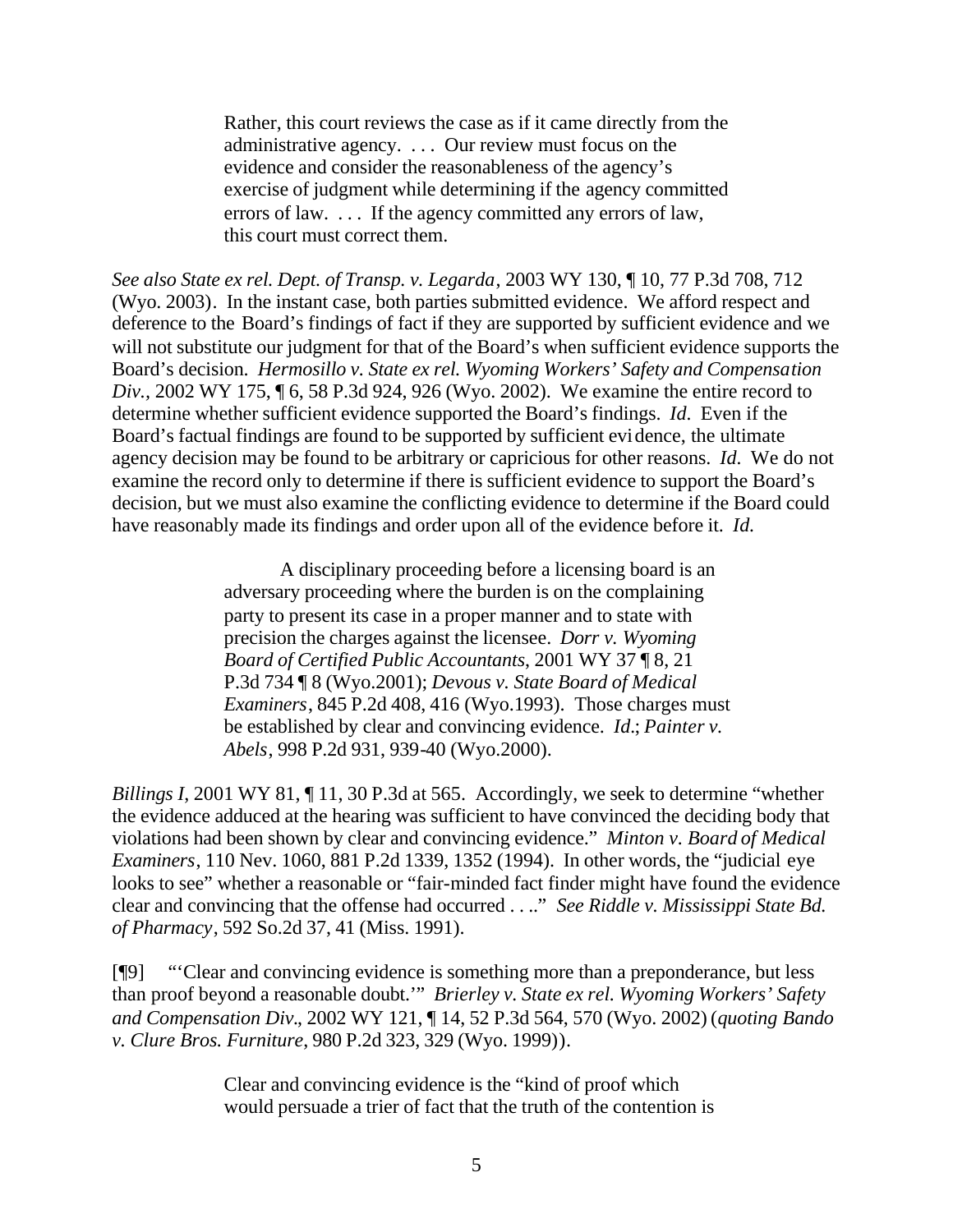highly probable." *MacGuire v. Harriscope Broadcasting Co.*, 612 P.2d 830, 839 (Wyo.1980); *see also Dorr v. Wyoming Board of Certified Public Accountants*, 2001 WY 37, ¶ 8, 21 P.3d 735, ¶ 8 (Wyo.2001); *Meyer v. Norman*, 780 P.2d 283, 291 (Wyo.1989). Evidence which is of such a nature that the mind readily reaches a satisfactory conclusion as to the existence or nonexistence of a disputed fact is, of necessity, clear and satisfactory. *RS v. Johnson County Department of Family Services (In re JL)*, 989 P.2d 1268, 1271 (Wyo.1999); *Thomasi v. Koch*, 660 P.2d 806, 811-12 (Wyo.1983); *Continental Sheep Co. v. Woodhouse*, 71 Wyo. 194, 256 P.2d 97, 99 (1953). . . . We have also adopted more objective criteria for clear and convincing evidence with respect to witnesses' testimony:

> "'[T]he witnesses to a fact must be found to be credible; the facts to which the witnesses testify must be distinctly remembered; the details in connection with the transaction must be narrated exactly and in order; the testimony must be clear, direct and weighty; and the witnesses must be lacking in confusion as to the facts at issue.'" *Wigand v. Union National Bank of Wichita*, [227 Kan. 747], 610 P.2d 572, 577 (Kan.1980).

[*Meyer*, 780 P.2d at 291.]

*Alexander v. Meduna*, 2002 WY 83, ¶ 29, 47 P.3d 206, 216 (Wyo. 2002). We note that the Board did not specifically find any witness to be credible or not credible.

[¶10] The issues addressed herein pursuant to Billings' complaint for declaratory judgment all involve questions of law, which questions are reviewed *de novo*. *Airtouch Communications, Inc. v. Department of Revenue, State of Wyo.*, 2003 WY 114, ¶ 9, 76 P.3d 342, 347 (Wyo. 2003).

#### **DISCUSSION**

#### **PETITION FOR REVIEW**

l

[¶11] On remand, the Board utilized five incidents in finding that Billings violated state statutes and the Board's rules. However, the Board utilized two separate incidents in finding two separate violations of Wyo. Stat. Ann.  $\S 23-2-416(a)(v)$ , which statute the district court found unconstitutionally vague.<sup>2</sup> Because the Board did not cross-appeal that decision, three

<sup>&</sup>lt;sup>2</sup> Wyo. Stat. Ann. § 23-2-416(a)(v) is the only meaningful substantive provision at issue concerning these two violations. The Board found the same two violations pursuant to Wyo. Stat. Ann. § 23-2-416(a)(x) and Chapter 3, Section 1(t) of the Board's rules. But subsection (a)(x) of the statute provides only that the Board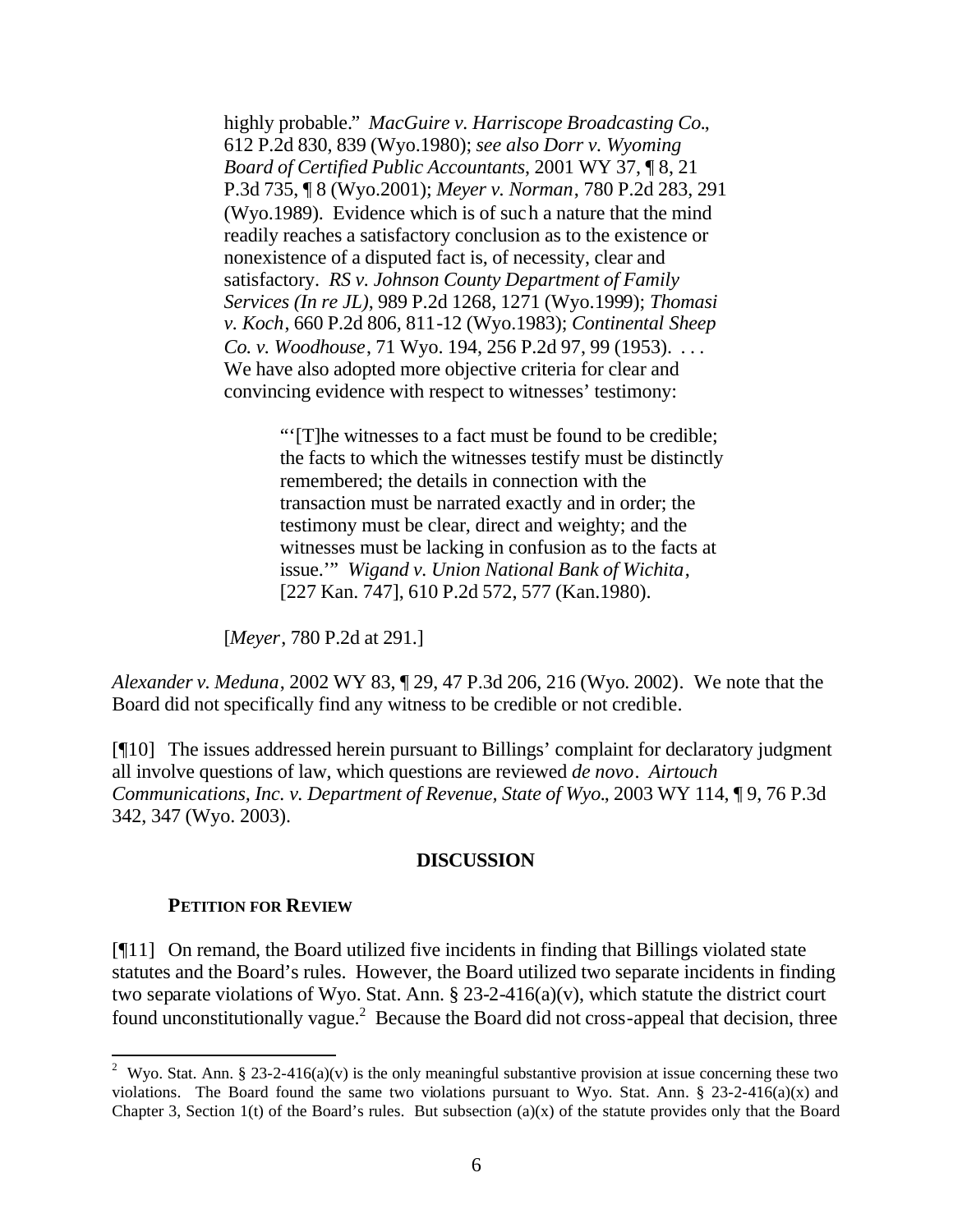incidents remain at issue in the instant appeal. Billings questions the sufficiency of the evidence to support the violations the Board found based on these three incidents.

### *Lower Hunting Camp Water Supply and Related Issues*

[¶12] Billings argues that the evidence was insufficient to support the Board's findings that in allowing or permitting his livestock to remain and leave excrement near the lower camp's water supply, Billings willfully endangered the health and safety of consumers of that water supply, maintained an unsanitary camp, did not keep livestock facilities separate from camp facilities, and failed to protect a stream from contamination. Specifically, the Board found as follows:

- 6. On or about Fall, 1997, Billings was hired to provide outfitting services to a client by the name of Henry Krantz.
	- A. During Krantz's hunting trip with Billings, Krantz noticed one of Billings' horses urinating in a stream and saw both fresh and old horse manure by the same stream that the camp's cook retrieved water for the cook tent. . . .
	- B. Krantz took pictures of the area, which demonstrated the proximity of the horse manure to the stream. . . .
	- C. Krantz also took a video, which showed the horses were actually inside the camp area. ...
	- D. Krantz's recollection of what he witnessed was corroborated by his pictures, video and the complaint he filed with the Board on October 19, 1996 – almost immediately following his outfitting trip with Billings. . . .
	- E. Billings knew the hazards associated with humans consuming water in which an animal was urinating or defecating when he acknowledged horses should not be near the camp's water supply. . . .

may suspend or revoke a license for a violation "of this act or any rule or regulation of the board" and Chapter 3, Section 1(t) of the Board's rules provides that a licensee "shall not violate any provision of the Act [defined by Chapter 1, Section 2(a) of the Board's rules as Wyo. Stat. Ann. § 23-2-406 et seq.]"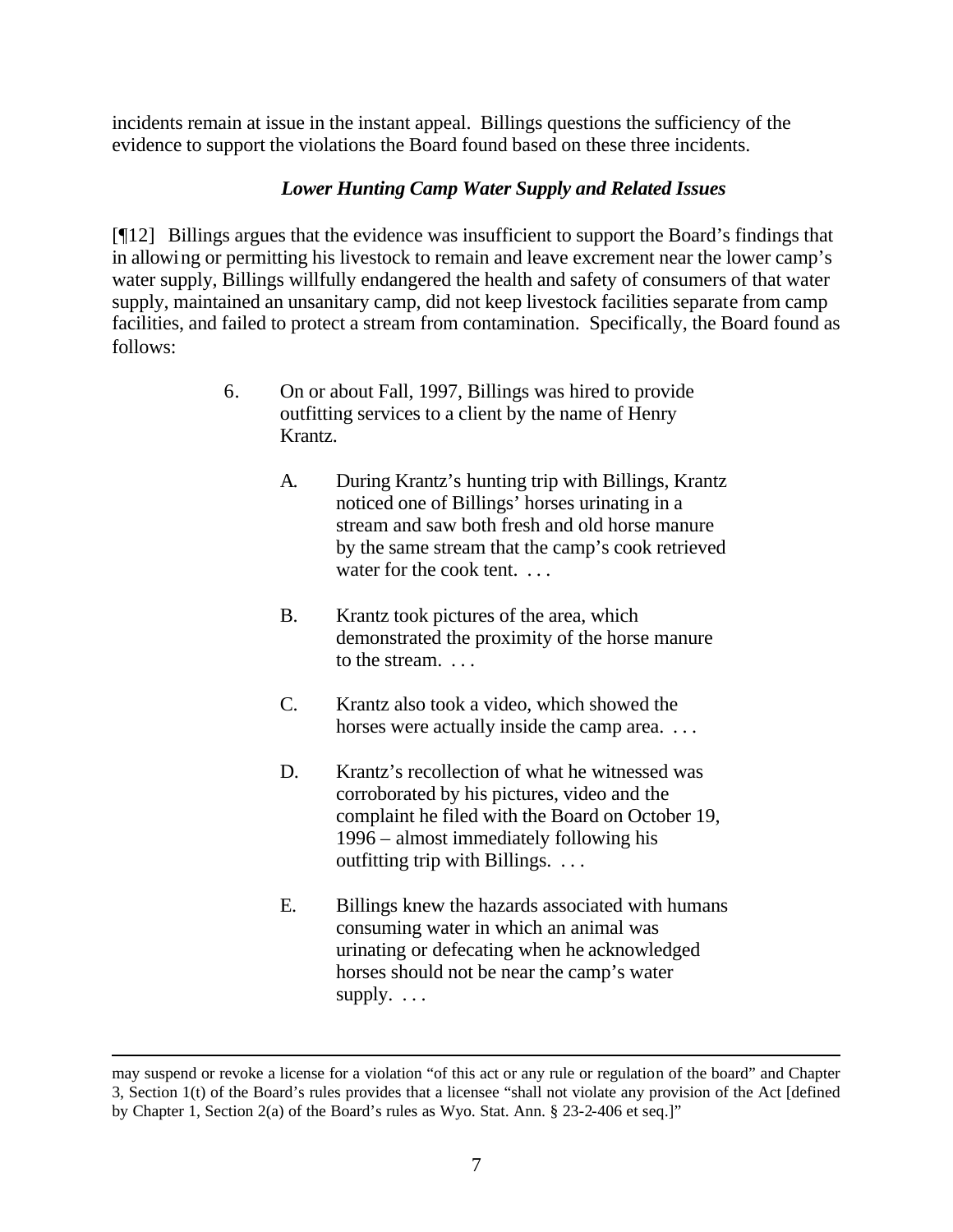F. By allowing his livestock to remain in and near the camp water supply utilized for human consumption and by allowing his livestock to leave excrement near the water supply, Billings willfully endangered the health and safety of consumers of the water supply, failed to maintain a sanitary camp, failed to separate camp facilities from livestock facilities, and failed to protect the stream from contamination.

The Board concluded that, as a matter of law, Billings "permitted livestock to remain in and near the camp water supply and left livestock excrement near this water supply which was ultimately utilized for human consumption" in violation of Wyo. Stat. Ann.  $\S 23-2-416(a)(ix)$ and (x) and Chapter 3, Sections 1(n), (o) and (t) of the Board's rules.

[¶13] Our review of the record does not reveal sufficient evidence to support the Board's finding that Billings willfully endangered the health and safety of those consuming water from the lower camp's water supply. Wyo. Stat. Ann. § 23-2-416 provides, in pertinent part:

(a) The board may . . . suspend or revoke a license issued under this act for any of the following causes:

. . .

(ix) Willfully endangering the health and safety of any person $[^3]$ 

When "looking at the willfulness of a licensee's conduct, this court's duty [is] 'to determine if the evidence establishes intentional, or knowing, or voluntary acts as distinguished from accidental.'" *Billings I*, 2001 WY 81, ¶ 34, 30 P.3d at 571 (*quoting Kirbens v. Wyoming State Bd. of Medicine*, 992 P.2d 1056, 1064 (Wyo. 1999)). The term "endanger" has "an easily and commonly understood meaning . . .." *Billings I*, 2001 WY 81, ¶ 34, 30 P.3d at 571 (*quoting Campbell v. State*, 999 P.2d 649, 658 (Wyo. 2000)). We have said that the plain meaning of "endanger" is "'to bring into danger or peril.'" *Worcester v. State*, 2001 WY 82, ¶ 25, 30 P.3d 47, 55 (Wyo. 2001) (*quoting* Merriam-Webster's Collegiate Dictionary 381  $(10^{th}$  ed. 1999)).

[¶14] Krantz stayed at Billings' lower hunting camp near Open Creek for several days while hunting. The lower camp's natural water supply consisted of an area known as the "spring" (where "water washes through the gravel . . . underground") and a small creek that flowed from the spring. The spring is located approximately thirty yards east of the camp's cook tent. The camp sits on a "bench," which bench is elevated about fifteen feet above the

<sup>&</sup>lt;sup>3</sup> Chapter 3, Section 1(o) of the Board's rules similarly provides that a "licensee shall not willfully endanger the health or safety of the public" and Section 1(t) states that a "licensee shall not violate any provision of the Act."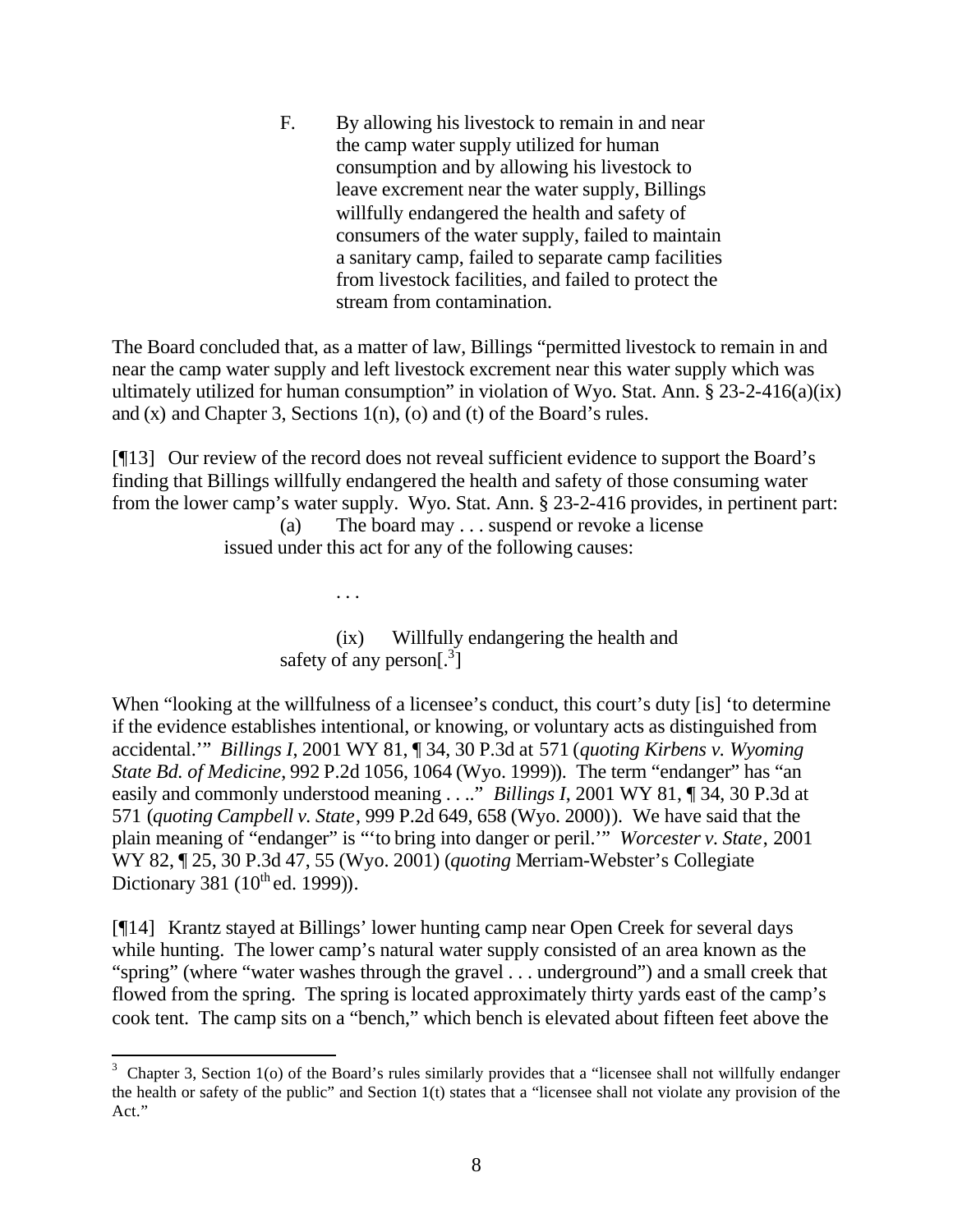spring. Billings acknowledged that the "cook gets water for the camp generally" from the area of "this stream or little spring" and that it is "not a good idea to have horses near your water supply . . .."

[¶15] Contrary to the Board's findings, the record is not clear that a horse urinated "in" the creek or, for that matter, that any excrement contaminated the spring or creek. After arriving at the lower camp, Krantz noticed "horses roaming and feeding on the grass" in a meadow near the spring and saw a particular black horse "wandering around a small stream of water." He did not specify how close the meadow was to the spring, the creek, or the camp. Krantz wrote in an October 1996, letter to the Board that the black horse "urinated in the water" and left "manure on the bank next to the water." However, Krantz testified during the contested case hearing that the black horse urinated "[p]robably 2 feet, 3 feet" from the spring, noting specifically that it "wasn't the creek but it's the spring." He further observed "manure, fresh as well as older, right at where that spring was," some "right along the bank" and some "right at the water."<sup>4</sup> Krantz did not indicate how many piles of manure he observed, how much of the manure was old manure versus new manure, and aside from the black horse that left new manure "on the bank next to the water," Krantz did not otherwise identify the "manure" he observed as "horse" manure.<sup>5</sup>

[ $[16]$  Between twenty or thirty minutes and an hour later,<sup>6</sup> Krantz saw the camp cook go "downstream a little ways" from where Krantz observed the black horse urinate "and [he] gets the water for the cook tent." Beyond this vague reference, the record does not establish the purpose for which this water was actually utilized or that this water was ever utilized for human consumption. Krantz did not say anything to the cook (or apparently anyone else) about the "potentially contaminated" water.<sup>7</sup> He later asked the cook whether the water was filtered, to which the cook replied "[n]o, in fact, we had a doctor in here a couple of outfits ago and was very upset, too . . .." Yet, Krantz continued to drink water from that area "after it was boiled as much as [possible]" (he "never drank so much coffee" in his life) and to eat

<sup>4</sup> After his testimony was completed, Krantz supplied the Board (at the Board's request) with photographs from his hunting trip, which the Board admitted, without objection, as an exhibit. Krantz did not specifically testify to the contents of the photographs or how the photographs corresponded with his testimony regarding what he observed at the lower camp.

Some of the photographs depict two areas: an area near the spring and an area near the creek. Two to three locations near the spring and two to three locations near the creek are circled on the photographs, presumably to indicate piles of manure. It is not apparent from the record who circled these locations nor is it readily apparent from the photographs what is contained in the circled locations. Two circled locations (one near the spring and one near the creek) do not even appear to correspond to any decipherable object. Neither Krantz's written statement, nor his hearing testimony, specifically refers to "manure" in the creek area.

<sup>5</sup> Indeed, Krantz also referred to "bear sign" as "manure" during his testimony.

<sup>&</sup>lt;sup>6</sup> Krantz testified at the hearing that it was an hour later, but his October 1996, letter states that it was "about" twenty to thirty minutes later.

<sup>7</sup> Billings testified that had Krantz informed someone of what he observed, any resulting problems could have easily been solved.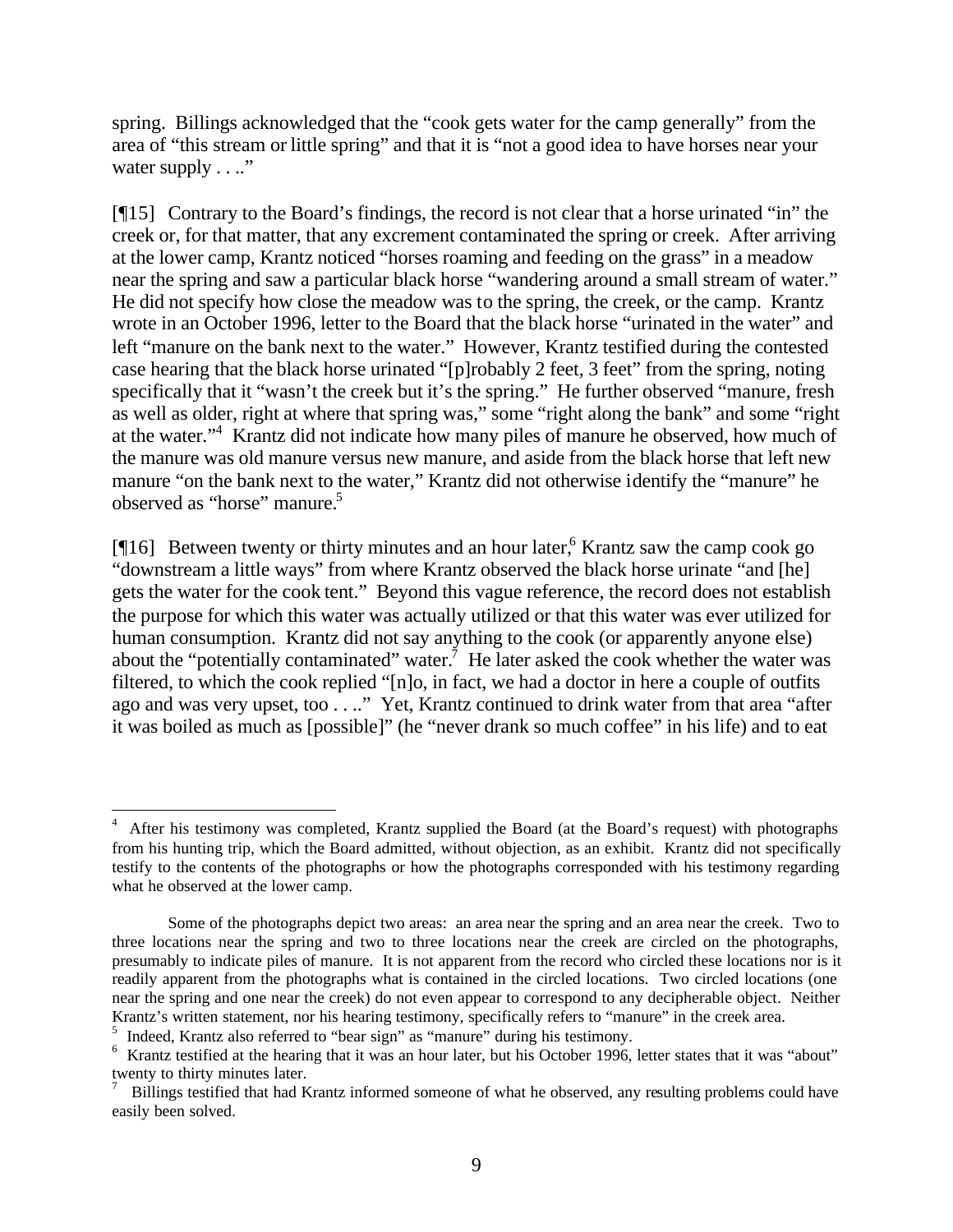food prepared with water from the area.<sup>8</sup> "[M]ost of the time," he also used a water bottle to retrieve water from the creek to drink in his camp tent. Krantz did not "get sick."

 $[917]$  The record was not sufficient for the Board to conclude that Billings intentionally, knowingly, or voluntarily, as distinguished from accidentally, allowed or permitted livestock to remain near the camp water supply and to leave excrement near the water supply. Several witnesses provided evidence on the lower camp's configuration and where the livestock was confined, the frequency of livestock in the spring area, the circumstances in which livestock might briefly become loose and what actions were taken when someone discovered loose livestock.

[¶18] The lower camp included an area of tents utilized by those staying and working in camp, a "tack" area with "hitch rails" (an "enclosure" for a pack train of up to twenty mules, "all tied up and ready for the next phase of the operation") north of these tents, and livestock corrals north of the tack area. While at the lower camp, some livestock was kept on a "picket"<sup>9</sup> and the "majority of the animals" were pastured for six-and-one-half weeks out of the eight-week hunting season in a large meadow across Open Creek<sup>10</sup> from the camp. According to Billings, there were times when rotating the livestock that "[m]aybe a few" horses were turned loose "clear up the creek" drainage to feed in the meadows.

[¶19] Just to the east of the spring, a mobile electric fence pen was at times also used to hold five or six saddle horses or mules. According to Billings, the pen kept "horses away from the water supply" and provided a "ready reserve of horses in proximity to camp and not too far from the corrals where" one could "get ready to saddle up and take people hunting." Jim Bruno, a professional guide at the lower camp, further testified that if

> we knew we were going to need a couple hunter horses the next morning, we'd keep them over there in that fence so they were easier to catch but they were able to eat grass all night.

Bill Crooks, another professional hunting guide for Billings, stated that while the electric fence pen was enclosed at all times, they would sometimes "maybe lose some horses" for one or two hours while moving the fence and "have to run after them or kind of contain them as you were moving the fence."

[¶20] Krantz himself testified that the camp staff "always" kept the livestock "down the creek from where we were after that . . . first day" and that shortly after he observed the referenced black horse urinate, the "wranglers had taken the horses off somewhere else."

<sup>&</sup>lt;sup>8</sup> Krantz did not eat dinner the night he observed the black horse near the spring, but did not state that this was due to any concerns regarding what he had previously observed.

<sup>9</sup> A "picket" is a stake driven into the ground, to which livestock is tied through the halter via a thirty– to forty-foot rope on a swivel.

<sup>&</sup>lt;sup>10</sup> The lower camp's tents were about one-hundred-fifty yards from Open Creek. For purposes of this issue, it does not appear that Open Creek is considered the same body of water as the spring or the creek flowing from the spring.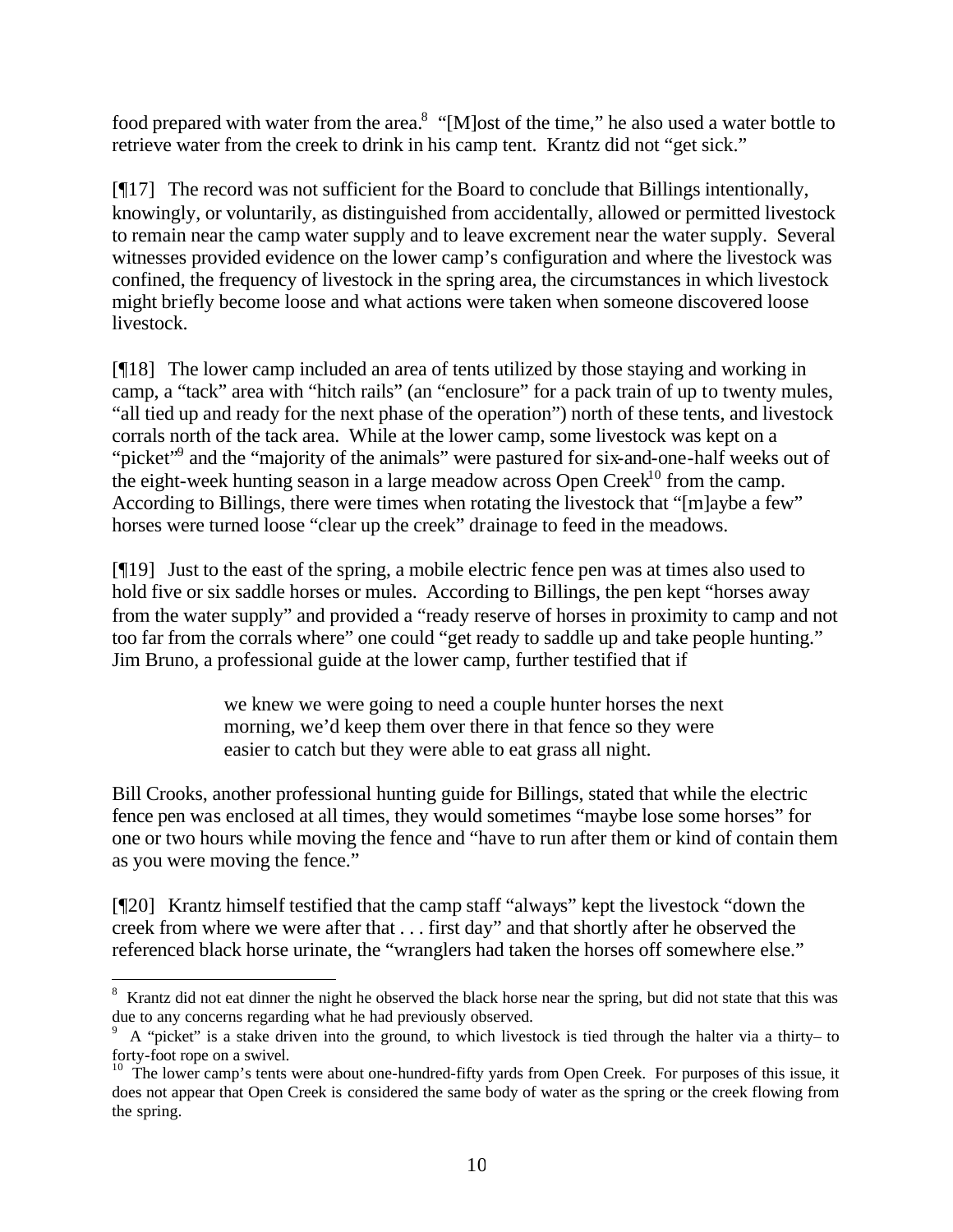While horses "were loose in camp quite often," the "only time" Krantz saw horses loose in the spring area was when he observed the black horse urinate. Billings testified that he never observed, or had personal knowledge of, a horse "being next to the spring during the hunting season of 1996" and never received a complaint regarding livestock near the water supply during Krantz's trip.

[¶21] Jim Bruno, who had been a professional guide for Billings since 1991, added:

[Billings' counsel]: Is there – can horses go around that [spring] area?

A. They can. They can.

Q. Are they supposed to be around there?

A. No, not really. They really don't go there, though. They just don't hang around there. I mean, they can get there if they wanted to.

Q. Do you do anything to keep them from going there?

A. Well, generally no, because usually we have that electric fence up in that area and it kind of is in the position where it blocks them from getting there easily. It's just not a place they go.

Q. So it's not something you usually  $-$ 

A. We never take any precautions to keep them away from there because we've never had a problem of them being there. In all the years I've been there I've never seen the mules or the horses congregate around the drinking well.

Q. Have you ever seen one in the area?

A. Yeah.

Q. What do you do when you see one there?

A. Run it off. If not, catch it and just bring it back to where it's supposed to be, but generally we keep the horses on picket far away from the drinking water and that's where the mules – the mules stick with the picket horses.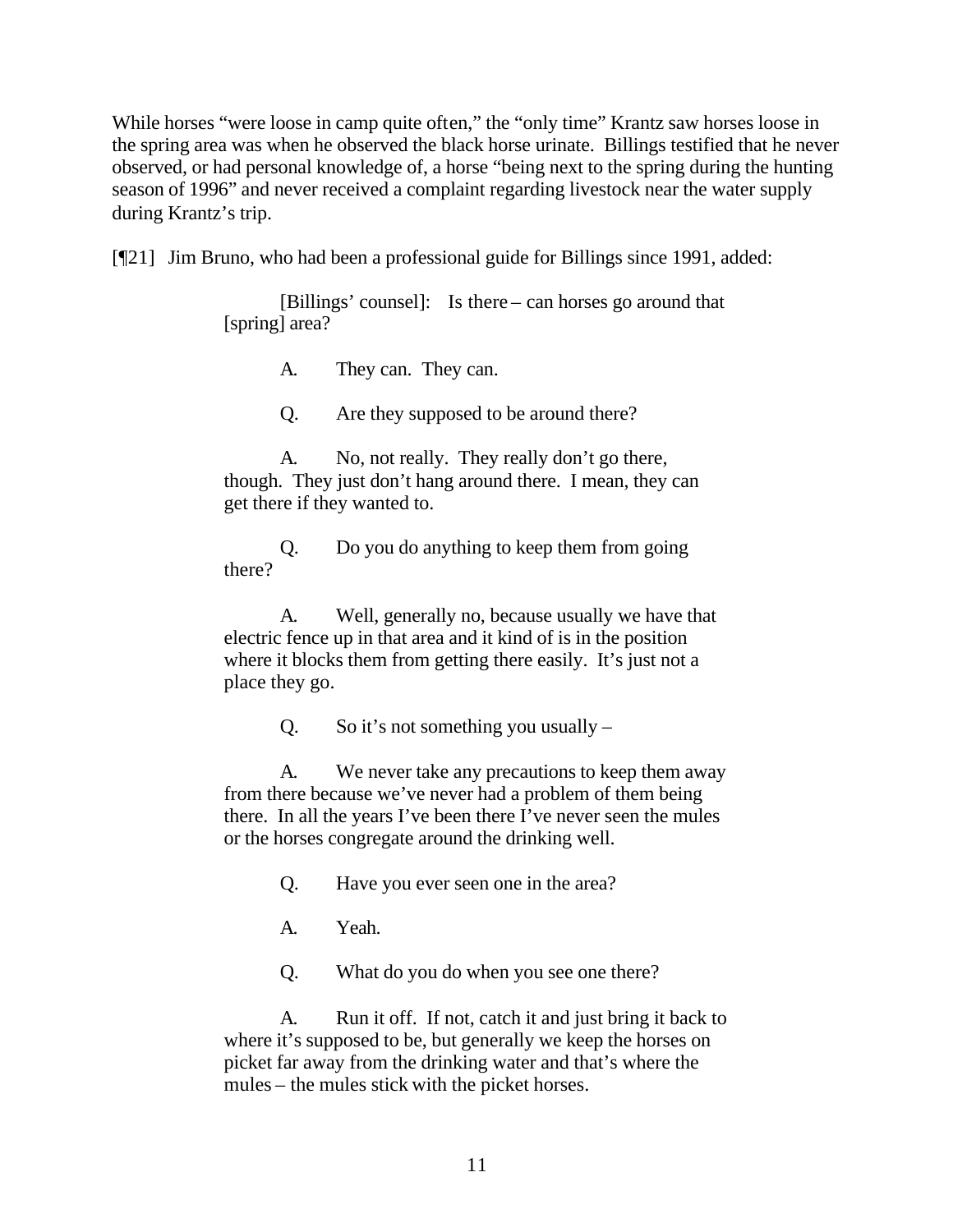[ $[$ 22] As to the remaining violations, Wyo. Stat. Ann. § 23-2-416(a)(x) states that the Board may suspend or revoke a license for a violation of "any rule or regulation of the board." Chapter 3 of the Board's rules provides, in pertinent part:

> Section 1. Rules of Professional Conduct. The following includes, but is not limited to, rules of professional conduct, a violation of which may be considered unethical or dishonorable conduct;

> > . . .

(n) A licensee shall maintain neat, orderly and sanitary camps at all times . . . . Livestock facilities shall be separate from camp facilities. Streams shall be protected from contamination.

[¶23] Based on the state of the record and the Board's findings, the issue appears to be not so much whether Billings maintained a neat, orderly and sanitary camp, but rather whether livestock facilities were separate from camp facilities, particularly the spring area.<sup>11</sup> Importantly, the rule does not prohibit the livestock's presence in camp facilities per se, but requires that camp "facilities" be separate from livestock "facilities." The term "facility" connotes a use for a particular function; something that is "built or installed to perform some particular function" or "something that promotes the ease of any action or course of action." Black's Law Dictionary at 591 ( $6<sup>th</sup>$  ed. 1990).

[¶24] The record was insufficient for the Board to conclude that the spring area or creek was used as a livestock "facility," considering the above-referenced evidence regarding the lower camp's configuration and where the livestock was confined, the frequency of livestock in the spring area, the circumstances in which livestock might briefly become loose and what actions were taken when someone discovered loose livestock. Although the Board appears to have based its conclusions on its finding that Billings allowed or permitted the livestock to remain in the spring area, the Board also found that Krantz's video showed horses "inside the camp area"<sup>12</sup> and Krantz testified that horses were often "loose in camp." Once again, these general references do not indicate the livestock's location in relation to particular camp facilities, what the livestock was doing while there, or delineate precisely what livestock

<sup>&</sup>lt;sup>11</sup> Billings testified that in terms of cleanliness, the camp "is to be impeccable and kept that way." Krantz testified that "in general," the lower camp was sanitary. According to Jim Bruno, the hunting camps were "clean." Owen Tucker, a professional guide, testified that "cleanliness was good and the camp was . . . well maintained," and that compared to other outfitters he had worked for, Billings' camps were "as good or better than any of them . . .." Michael Melnar, who accompanied hunters and livestock along the trail for Billings, testified that in 1997, the hunting camps were "very clean." Robert Marvin, a hunter who had been on twentyfive outfitted hunts including several with Billings, testified that Billings' hunting camps were "as good as any" others he had seen. Lon Hoyer, who hunted in Billings' camps in 1997, testified that Billings' camp was "a lot better than a lot of camps I've had myself" in terms of cleanliness.

<sup>&</sup>lt;sup>12</sup> The Board did not refer to any particular portion of the video when making this finding.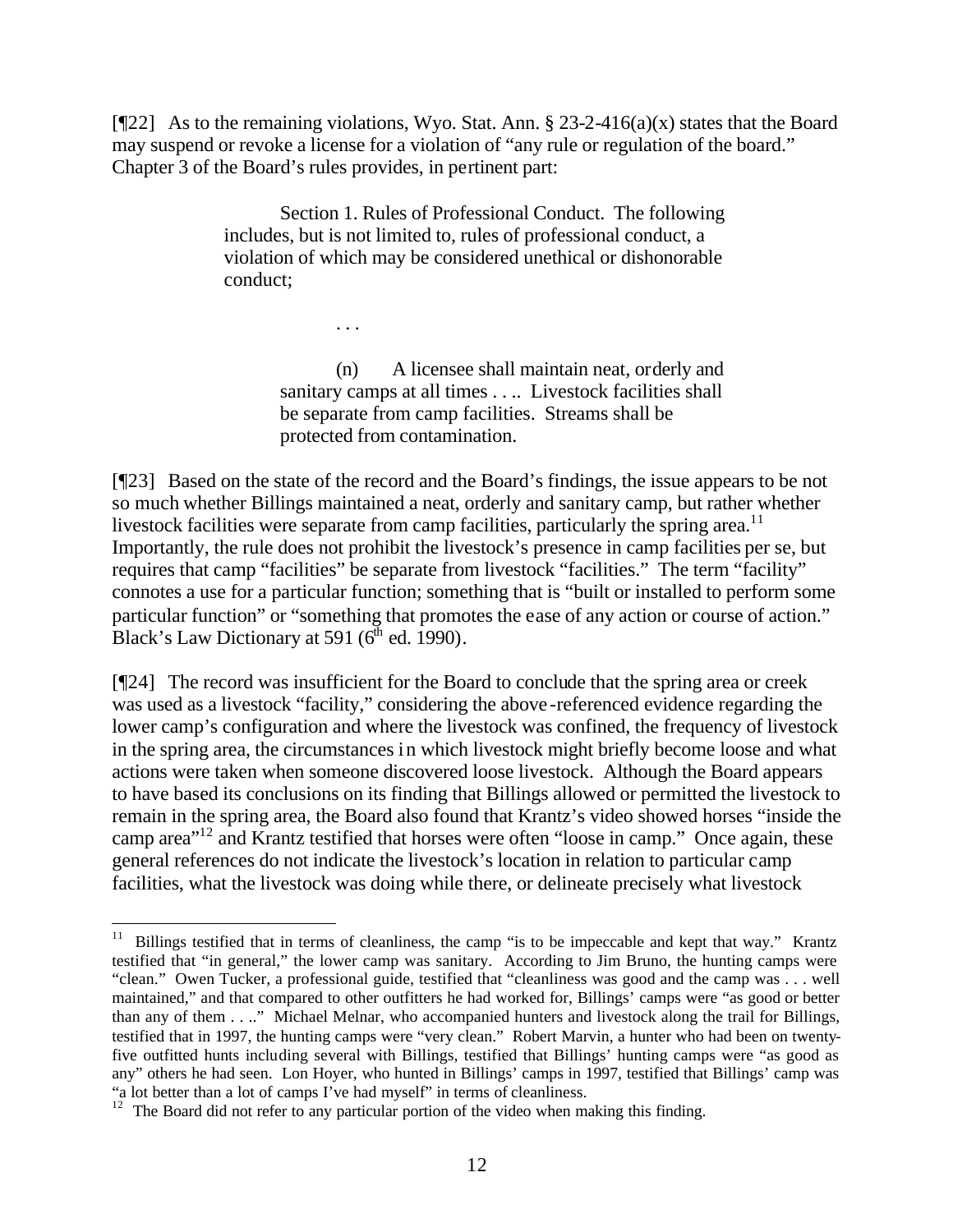"facility" Billings failed to separate from what camp "facility." The rule's use of the term "facilities" would seem to require more than the livestock's mere presence in an unspecified area of the "camp."

[¶25] Given the referenced evidence, and that the record does not sufficiently establish that any livestock excrement ever contaminated the spring or creek, the evidence was similarly insufficient to support a violation for failing to protect the stream from contamination.

### *Violating a Significant Federal Regulation Pertaining to Wildlife, Game, and Fish*

[¶26] Billings argues that he did not violate a significant federal regulation pertaining to wildlife, game, and fish by improperly disposing of a mule carcass. In this regard, the Board found as follows:

- 5. We find that on or about August 25, 1997, Billings violated significant federal regulations pertaining to wildlife, game and fish in that he failed to properly dispose of the carcass of a dead mule as required by 36 C.F.R. 261.58(s), Special Order, relating to Grizzly Bears, properly issued by the United States Department of Agriculture, Forest Service.
	- A. Billings was issued a special use permit by the U.S. Forest Service. . . . The special use permits mandated compliance with the Grizzly Bear Management and Protection Plan. . . .
	- B. Billings was also issued a Forest Service Order which specified the purpose of such an order was "minimizing grizzly/human encounter[s]." . . . The Order also set forth the requirements of 36 C.F.R. 261.58(s) and specifically prohibited Billings from possessing or leaving unattended any animal carcass unless the carcass was (a) at least ½ mile from any sleeping area, trail, or recreation site or (b) at least 100 yards from any sleeping area, trail or recreation site and acceptably stored, or (c) being eaten, being prepared for eating or being transported. . . .
	- C. Billings' employee, Bill Crooks, testified in detail that he – along with two other individuals and Billings – drug a dead mule and left it somewhere between 250 and 275 yards from camp and 75 yards from the trail. . . . He further testified the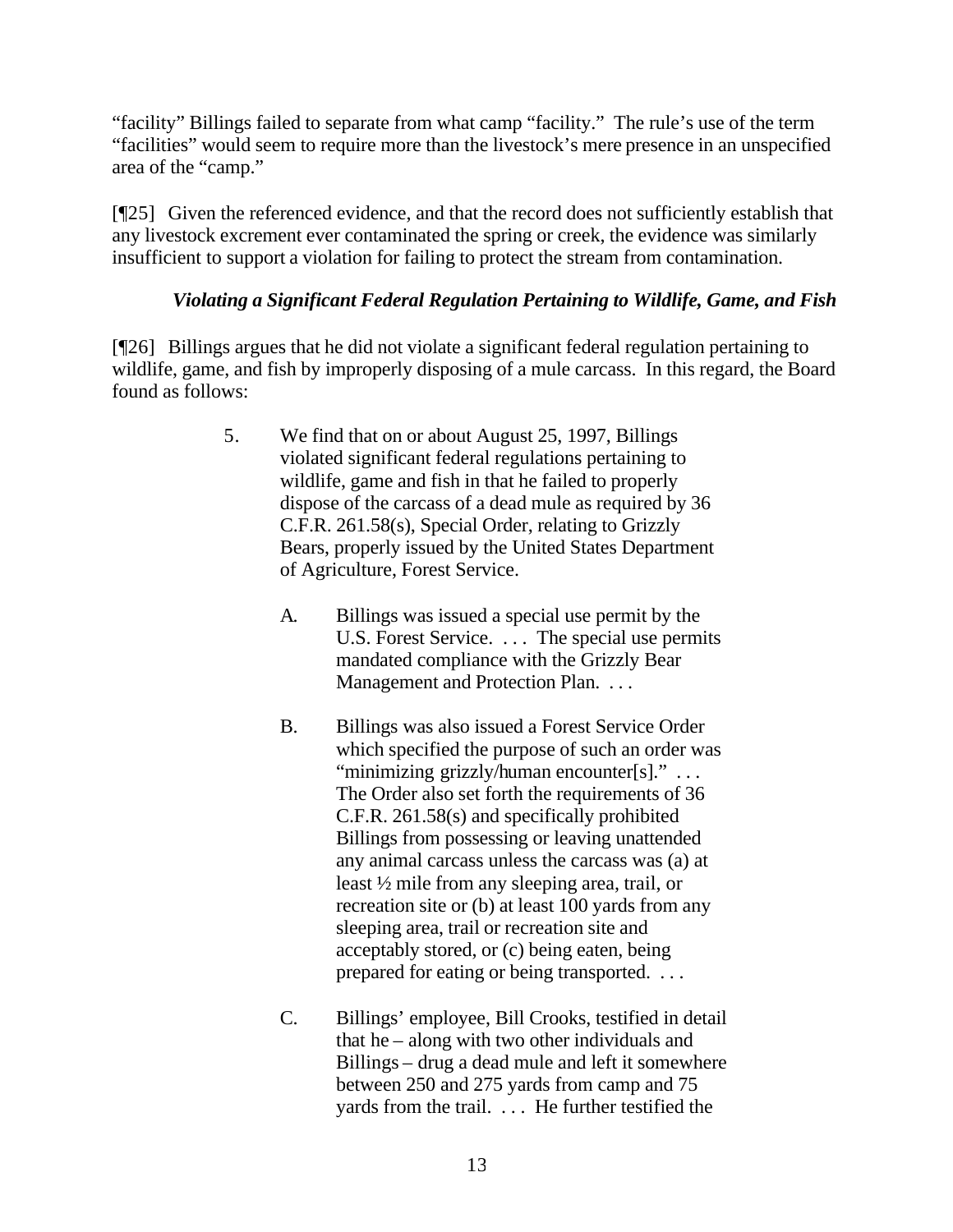carcass was "bound to attract bears" and that he witnessed several bears feeding on the carcass and at one point witnessed up to eight grizzly bears feeding on the mule's carcass at once. . . .

- D. Billings admitted he knew the scent of a carcass could attract bears and that close proximity of the carcass to humans could therefore, be dangerous. . . . He further admitted that while he attempted to move the carcass away from the camp, it was not moved far enough from the camp in accordance with his special use permit and the federal regulation. . . .
- E. 36 C.F.R. 261.58(s) is a significant federal law pertaining to wildlife, game and fish which is designed to protect an endangered species and to minimize grizzly/human encounters.

The Board concluded that, as a matter of law,

7. . . . Billings violated a significant federal law pertaining to wildlife, game and fish on or about August 25, 1997. Specifically, Billings failed to properly dispose of a dead mule's carcass as required by 36 C.F.R. 261.58(s), Special Order properly issued by the United States Department of Agriculture, Forest Service. That particular federal regulation is a significant federal law in that its purpose is to minimize grizzly/human encounters and protect an endangered species. By violating 36 C.F.R. 261.58(s), Billings violated a significant federal law and such conduct therefore, is a basis for revocation of his license pursuant to WYO. STAT. 23-2-416(a)(iv), (x) and the Board's Rules and Regulations, Chapter 3, Section 1(t).

[¶27] Wyo. Stat. Ann. § 23-2-416(a) provides, in pertinent part:

(a) The board may . . . suspend or revoke a license issued under this act for any of the following causes:

. . .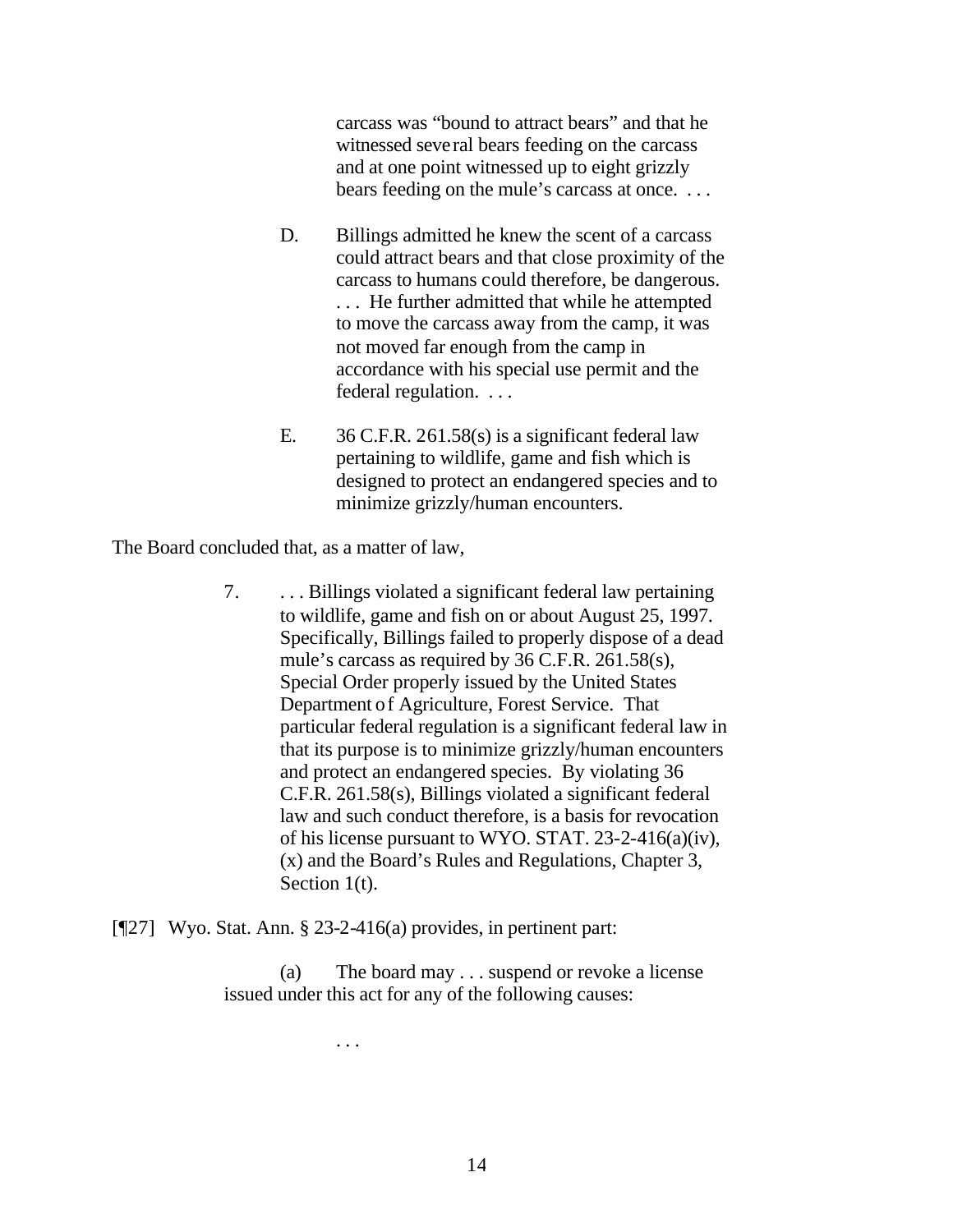(iv) Violation of any significant federal or state law or related regulations pertaining to wildlife, game and fish;

(x) Violation of this act or any rule or regulation of the board.<sup>[13]</sup>

. . .

With the "primary goal of minimizing grizzly/human encounters and thereby providing for user safety and" grizzly bear protection, a Special Order was implemented pursuant to 36 C.F.R. § 261.50(a) and (b)  $(2003)^{14}$  prohibiting the following:

> The following acts are prohibited while occupying or using the grizzly bear use areas shown in Exhibit A of this Order.<sup>[15]</sup>

- 1. Possessing or leaving unattended any animal carcass  $(36 \text{ CFR } 261.58 \text{(s)})^{[16]}$  unless the carcass is:
	- (a) at least ½ mile from any sleeping area, trail, or recreation site or

<sup>14</sup> 36 C.F.R. § 261.50(a) and (b) provide:

l

(a) The Chief, each Regional Forester . . . and each Forest Supervisor may issue orders which close or restrict the use of described areas within the area over which he has jurisdiction. An order may close an area to entry or may restrict the use of an area by applying any or all of the prohibitions authorized in this subpart or any portion thereof.

(b) The Chief, each Regional Forester . . . and each Forest Supervisor may issue orders which close or restrict the use of any National Forest System road or trail within the area over which he has jurisdiction.

When provided by an order, the following are prohibited:

. . .

<sup>&</sup>lt;sup>13</sup> Chapter 3, Section 1(t) of the Board's rules provides that a licensee "shall not violate any provision of the Act."

<sup>&</sup>lt;sup>15</sup> Billings does not contend that the incident at issue occurred outside the areas regulated by the Order. <sup>16</sup> 36 C.F.R. § 261.58 (2003) states, in pertinent part:

<sup>(</sup>s) Possessing, storing, or transporting any bird, fish, or other animal or parts thereof, as specified in the order.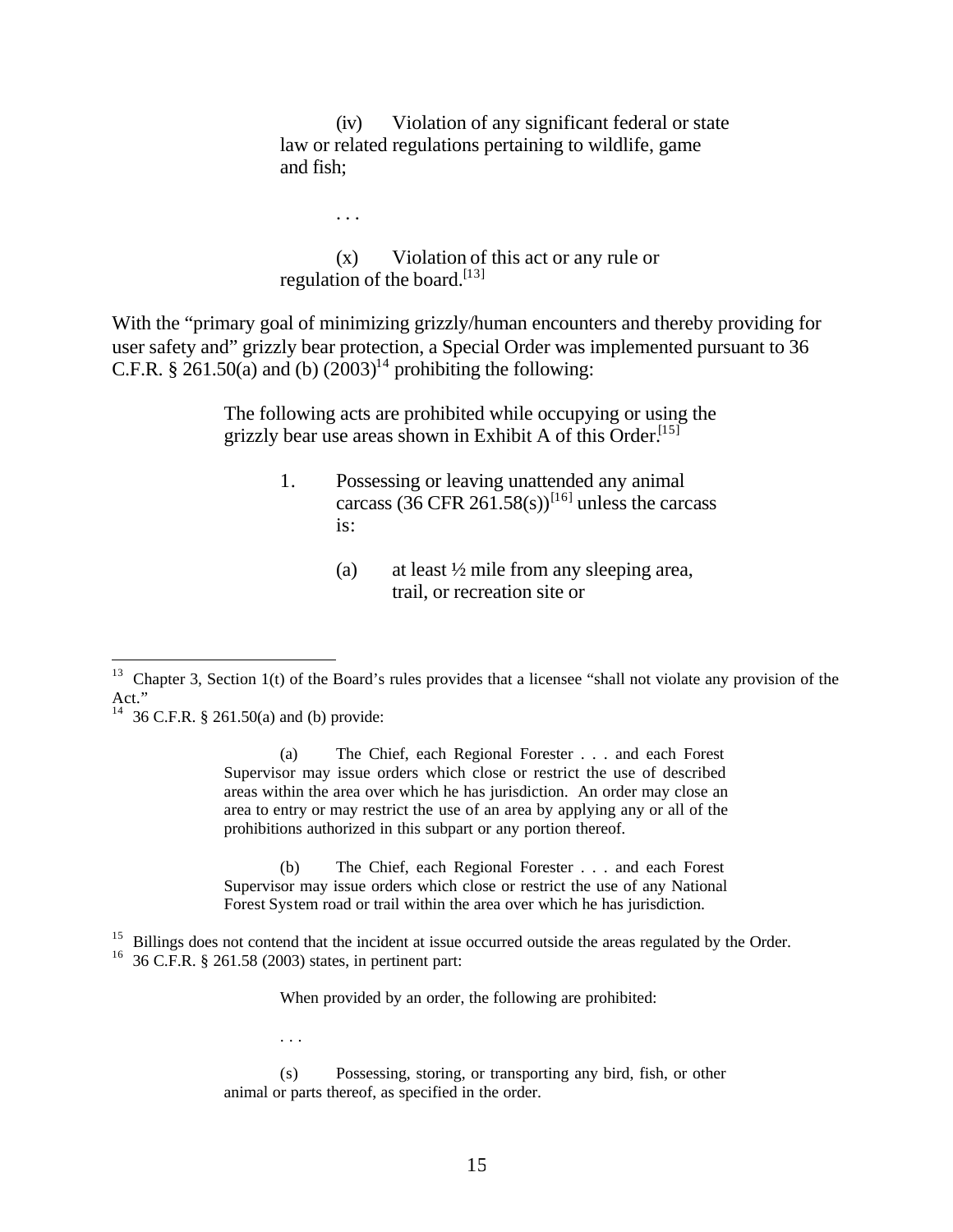- (b) at least 100 yards from any sleeping area, trail or recreation site and acceptably stored, or
- (c) being eaten, being prepared for eating or being transported.<sup>[17]</sup>

[¶28] While Billings admitted during his hearing testimony that he did not dispose of the mule carcass according to the referenced Order's distance requirements, Billings contends that he "took every common sense precaution available" to comply with the regulation and to minimize the issues concerning human/bear interaction. Billings does not cite to any pertinent legal authority in advancing this argument.

[¶29] Bill Crooks, a professional hunting guide, testified that in August 1997 (prior to any hunters arriving), he and three others (including Billings) were setting up the hunting camps when a "thousand, 1100-pound" mule died one evening in the lower camp. The next morning, with Billings directing, they attempted to move the mule carcass, which was "quite a chore." They pulled the carcass away from camp through brush, sandbars, water, around trees, across a creek, and into timber using two saddle horses "and at times we had one, two and up to three mules in line pulling," breaking the "tree" on a pack saddle in the process. According to Crooks, they ultimately left the carcass two-hundred-fifty to two-hundredseventy-five yards from camp, closer to camp than the designated "meat pole." Billings disputed this distance, claiming that they took the carcass approximately the same distance from camp as the meat pole (four hundred yards). Crooks also testified that Billings instructed them not to say "anything to anybody" about the carcass and told one individual to cover the carcass with cut tree limbs.

[¶30] Crooks, who could see the carcass' location from the lower camp area, was concerned that the carcass would attract bears and testified there had been other human/bear confrontations in the area that year. The carcass did attract bears to the camp's vicinity, as nine or ten days later Crooks saw "bear scat around camp," and, between 3:00 p.m. and dark one day, observed a sow grizzly bear and two cubs at the carcass, another single bear at the carcass, and at some point eight grizzly bears simultaneously at the carcass. Nothing but bones remained of the carcass after that day.

[¶31] The Board's findings and the referenced testimony sufficiently establish that Billings violated the regulation at issue. Billings admitted as much during his testimony, and the mule carcass was well short of the distance required by the regulation even according to Billings' testimony. Billings' emphasis on what he did accomplish under the circumstances, although potentially relevant to the Board in imposing a sanction *vis a vis* Billings' outfitter's

<sup>17</sup> The Order defines an "[a]nimal carcass" as "the dead body or parts thereof, of any mammal, bird, or fish including domestic livestock" and "[a]cceptable storage" as "stored in a bear resistant container," "stored in a closed vehicle constructed of solid, nonpliable material," or "suspended at least 10 feet clear of the ground at all points and 4 feet horizontally from any supporting tree or pole."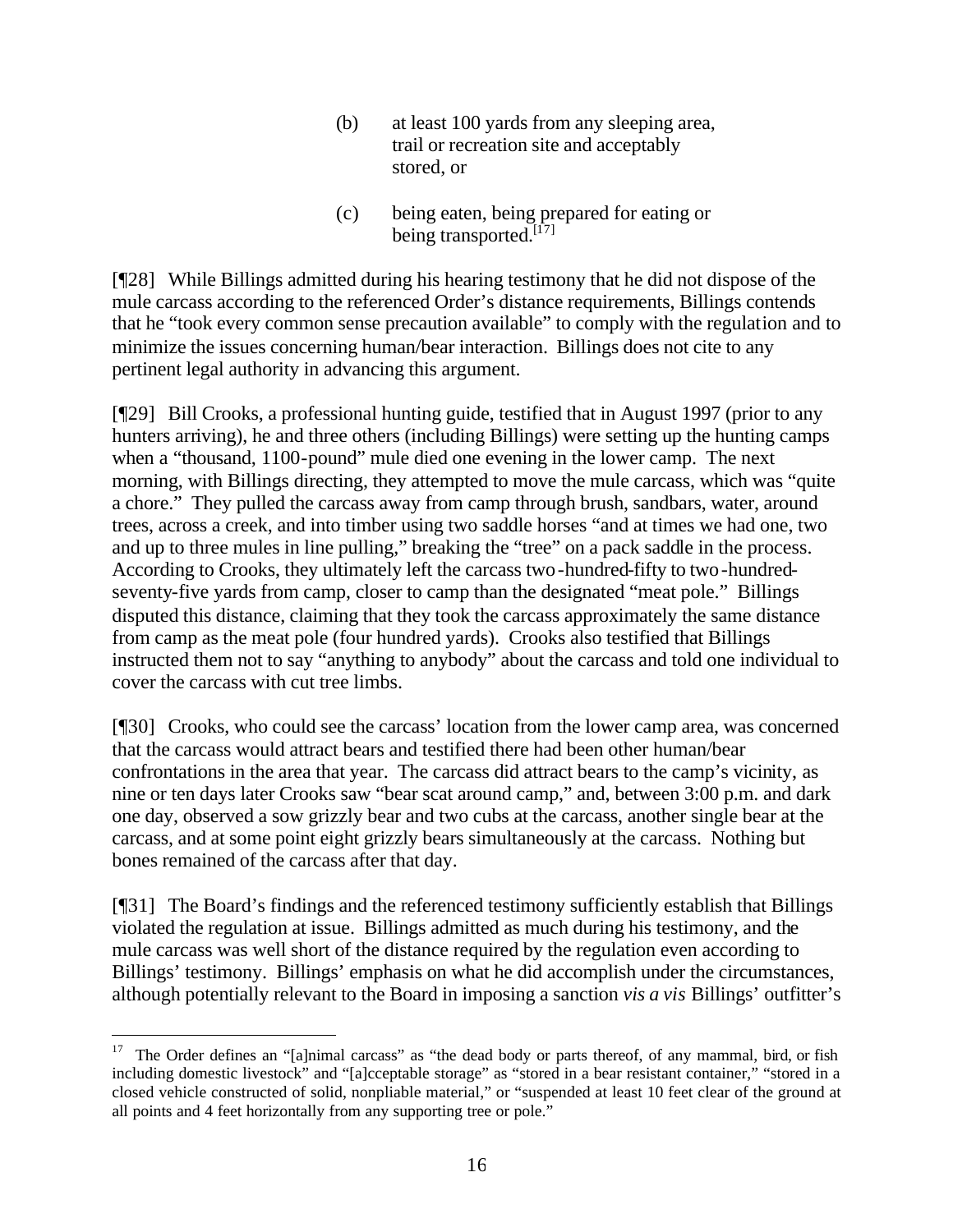license for violating the regulation, does not meaningfully undermine such a conclusion and does not implicate any listed exception to the regulation's requirements.

[¶32] Billings also argues that the regulation/order at issue is not "significant" because the penalty specified for a violation of the Order is the equivalent of a misdemeanor,<sup>18</sup> and no evidence in the record indicates the Forest Service, which was apparently aware of the circumstances, attempted to enforce the regulation against Billings. With one exception,  $19$ Billings does not cite to any pertinent legal authority in advancing these arguments. Further, we essentially resolved issues concerning the regulation/order's "significance" in our prior opinion:

> Despite Billings' complaints that the Board has provided no definition of which regulations will be considered significant, that is not a concern in this case. The federal regulation/order in question relates to the disposal of carcasses and was enacted to prevent those carcasses from attracting grizzly bears. Indeed, the regulation/order was implemented "with a primary goal of minimizing grizzly/human encounters." Common sense and human experience tell us that human interaction with grizzly bears is a dangerous and potentially deadly proposition. *Peterson v. Game and Fish Com'n*, 989 P.2d 113, 116 (Wyo.1999). We have no trouble concluding that a regulation/order developed to minimize such interactions is "significant."

*Billings I*, 2001 WY 81, ¶ 27, 30 P.3d at 569.

<sup>&</sup>lt;sup>18</sup> The Order states that violations are punishable by a specified fine and/or imprisonment "for not more than six months . . .." *See also* 36 C.F.R. § 261.1b (2003).

<sup>&</sup>lt;sup>19</sup> In a footnote, Billings argues that the federal Forest Service had "special competence to determine whether its own regulation was violated," creating "primary jurisdiction" in the Forest Service. Citing *People v. Fremont Energy Corp.*, 651 P.2d 802, 810 (Wyo. 1982), he summarily concludes that because the Forest Service "did not find a violation," "neither can the Board."

First, the state of the record appears to be that there is no evidence that the Forest Service sought formally to enforce the regulation against Billings, not that the Forest Service found no violation. As previously discussed, the record clearly and convincingly established that Billings violated the regulation. Second, Billings' discussion of this issue (four sentences in one footnote) does not amount to cogent argument regarding how the doctrine of primary jurisdiction applies to the particular circumstances of the instant case (i.e., the application of the doctrine to issues involving a state licensing board and a federal agency, how the mule carcass incident raised issues not within the conventional experience of the Board, what legislative intent exists that the Forest Service should decide the issue initially, and how the doctrine operates to preclude the Board from addressing a licensing issue entirely or indefinitely). *See Fremont Energy Corp.*, 651 P.2d at 810- 14.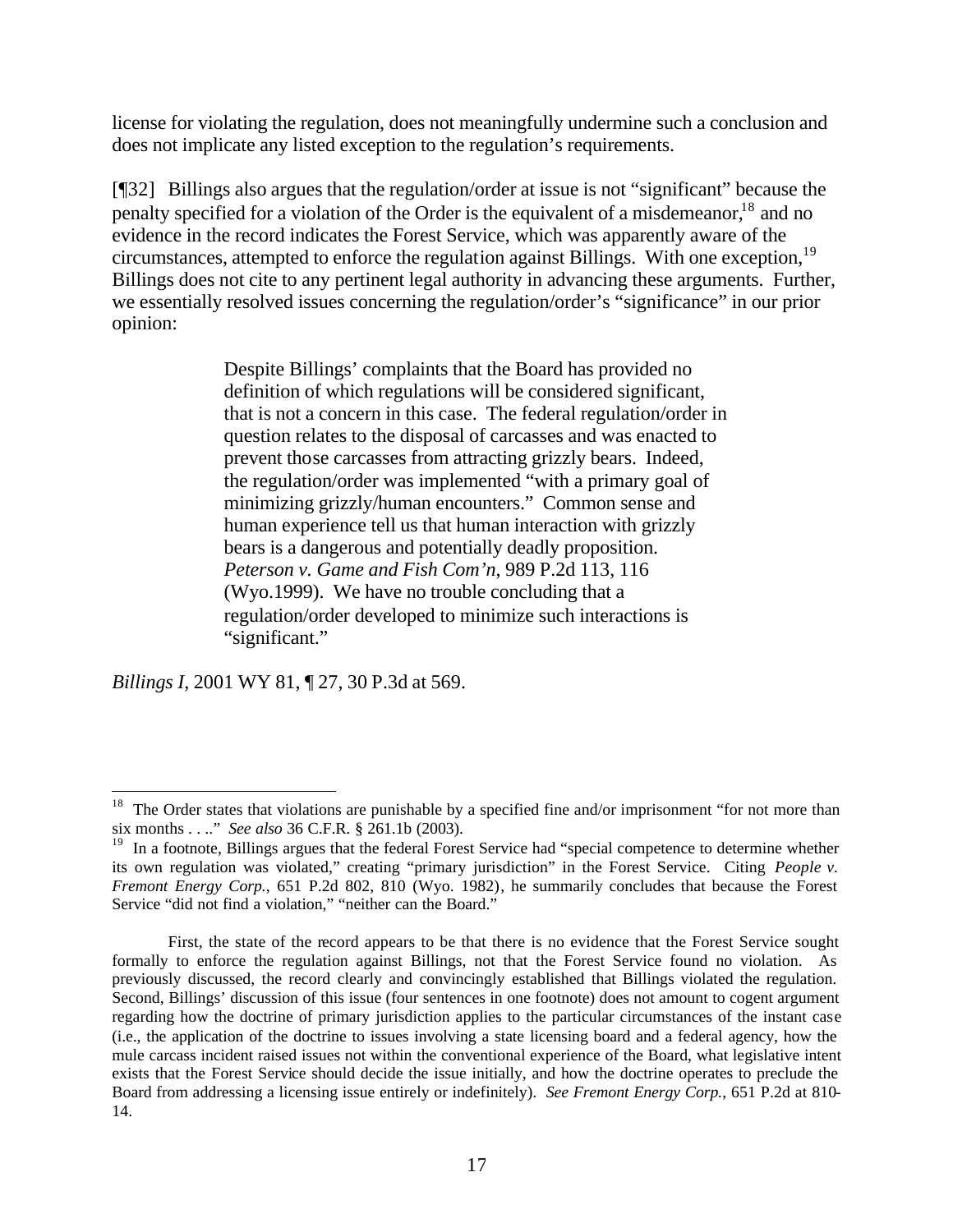### *Willfully Endangering the Health and Safety of Sandra Ditzler*

[¶33] The Board found that Billings willfully endangered Sandra Ditzler's (Ditzler) health and safety while Ditzler was returning from the lower hunting camp to the trailhead in October 1997. Ditzler, a registered nurse, booked a trip with Billings through her fiancé, Peter D'Amico (D'Amico). D'Amico hunted on the trip, but Ditzler did not and was along for the experience and to relax in the mountains. Eric Ryan (Ryan), Roderick Ryan, Hillary Ryan, and Brian McCabe were also on the trip as hunters. Ryan knew of D'Amico prior to the trip, but D'Amico and Ditzler were, at most, Ryan's "casual acquaintances . . .."

[¶34] Billings acknowledged that he is responsible for his clients' well being, even his clients who are non-hunters. Billings knew Ditzler was "new to mountain travel." Ryan also noted that D'Amico and Ditzler were "not terribly experienced when it came to saddle stock." Ditzler had informed Sherrie Quinn, one of Billings' employees who initially accompanied the hunters from the trailhead to the hunting camps, that Ditzler "hadn't done much riding or it had been a long time since [she] had done riding and [Sherrie] told me not to worry, that the stock was very used to the trail . . .."

[¶35] Ryan had "an extensive background in wilderness travel" and had taken two courses from the National Outdoor Leadership School (NOLS), which school teaches "the skills to be comfortable in the wilderness." Some of these skills included "foraging for food, fire starting in adverse conditions, [and] low-impact camping . . .." For his courses, Ryan spent two weeks backcountry skiing in Yellowstone Park during January, and three months backpacking in Kenya, where he ascended Mount Kenya (a 19,000-foot peak) and traveled the wilderness and areas frequented by dangerous game. Ryan stated that based on his discussions with Billings, Billings had "some idea" of Ryan's background as an outdoorsman, including that Ryan had participated in the NOLS. Billings testified that he knew of Ryan's NOLS participation and that Ryan was an "ice climber or he said he was, ... [had a] history of outdoor travel and interest in wilderness issues, et cetera. So I thought that [Ryan] was a pretty good guy that was qualified with survival and those types of issues."

[ $[$ ]36] On October 8<sup>th</sup>, Billings fired two trail hands just prior to taking a new group of hunters from the trailhead to the lower camp because he suspected the employees were hung over (or had been indulging in alcohol) and they were late to work for the second time. Billings did not want to burden a remaining trail hand with running the "layover" camp and "getting these hunters up the trail and all the way into camp by himself," so Billings, the trail hand, a pack string of mules, and the group of hunters traveled together from the trailhead to the lower hunting camp in one day.

[ $[$ ]37] Two days later, on October 10<sup>th</sup>, Eric Ryan, Roderick Ryan, Hillary Ryan, Brian McCabe, D'Amico, and Ditzler were scheduled to leave the lower hunting camp. Ryan noted that as "the staff shrank," the "impact of [Billings'] schedule in fatigue and morale was obvious." Though in the previous forty-eight hours, Billings had traveled approximately seventy-four miles on the trails with four to four-and-one-half hours of sleep (total), he decided to take this group, their respective riding animals, and a twelve-mule pack string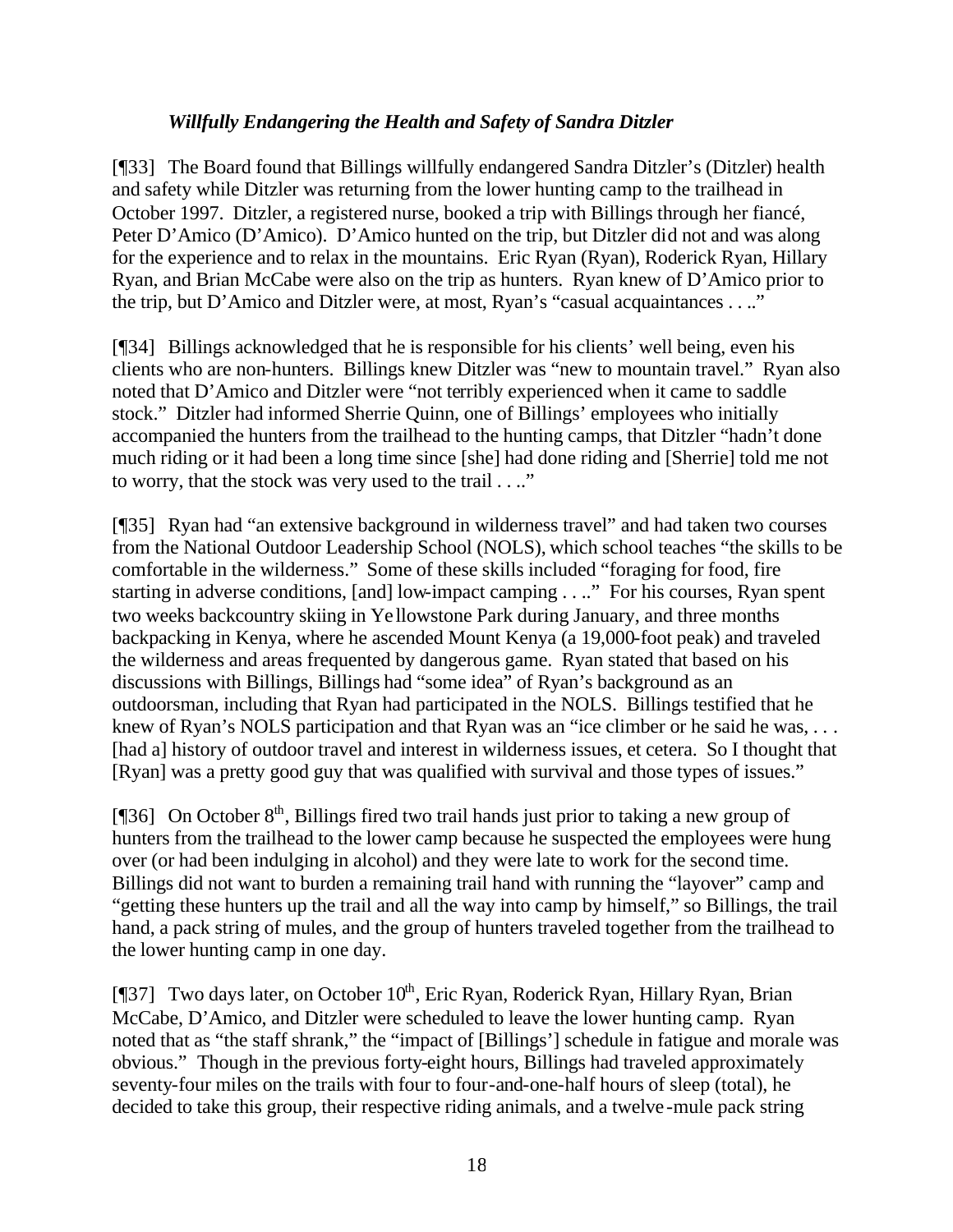(hauling four elk and the party's gear, etc.) from the lower hunting camp to the trailhead by himself via the Deer Creek trail in one day.

[¶38] The trailhead is thirty to thirty-two miles from the lower hunting camp via the Deer Creek trail. Owen Tucker, a professional guide for Billings, stated the Deer Creek trail "is not what you call a safe, easy ridden trail, any of it," it is "all steep side hills, narrow trail" with "no place to stop" and "once you get started on it, you just need to stay going because there's not a rest spot hardly on it. There's just – it's just narrow and in a short canyon and many areas of switchbacks and many areas of just kind of ledgy, straight, dropoff canyon."

[¶39] Tucker added that there was "only one person in the world that pulls 13 mules out of . . . Deer Creek and that's John Billings . . .. There's no place you can stop a string like that even hardly on the face." Billings knew that when utilizing a mule train or "a lot of stock, you kind of walk the tightrope to keep control of them. You've got to keep moving and if you do stop and they're hungry, their mind is on the trailhead and the corral and you've got everything kind of hanging by a thread." According to Billings, a "normal" pack string of mules is comprised of four to eight mules. The largest pack string Billings had utilized was sixteen, and Billings would "never give that responsibility to anybody but [himself]." When asked "if it's unsafe for others to lead in a pack string that size, why isn't it unsafe for you?," Billings replied "I don't know the answer to that question. I don't know why."

[ $[$ 40] The group left the lower camp the morning of October  $10<sup>th</sup>$ . After firing the two trail hands, Billings' staff was comprised of himself, two guides, one trail hand/guide, and two cooks. Billings wanted two guides and a cook to remain in the lower camp with the new group of three hunters.<sup>20</sup> Instead of having one of the remaining two staff members travel with the group, Billings sent a cook and one guide to the upper hunting camp to finish packing the upper camp because they were "at that time facing weather which was promising to be quite difficult." Billings knew that by doing so, he would not "have enough help to adequately bring out the Ryan party with more than one person" and that he "may have some difficulty with 12 mules staying with these clients by [himself] . . . coming down Deer Creek Trail . . .." Ryan testified that he informed Billings that it was "pretty thin coverage" and a "dangerous situation" for Billings to take the group out by himself. According to Ryan, Billings was evasive and "sort of shrugged his shoulders." Ryan also stated that he discussed the situation with one of the guides in the lower camp and they both agreed that the plan posed "a high potential for serious problems."

[¶41] Billings took the lead with the pack string of mules. According to Ryan, Ditzler's inexperience with saddle stock was "apparent." She and D'Amico experienced "difficulty controlling their mules, some difficulty in mounting and remounting, extreme difficulty on Sandy's part in remounting" due to fear and "a lack of conditioning and flexibility." Ditzler

<sup>&</sup>lt;sup>20</sup> Wyo. Stat. Ann. § 23-2-401(a) (LexisNexis 2003) states that no nonresident "shall hunt big or trophy game animals on any designated wilderness area . . . unless accompanied by a licensed professional guide or a resident guide" and that there "shall be at least one (1) licensed professional guide or resident guide accompanying each two (2) nonresident hunters."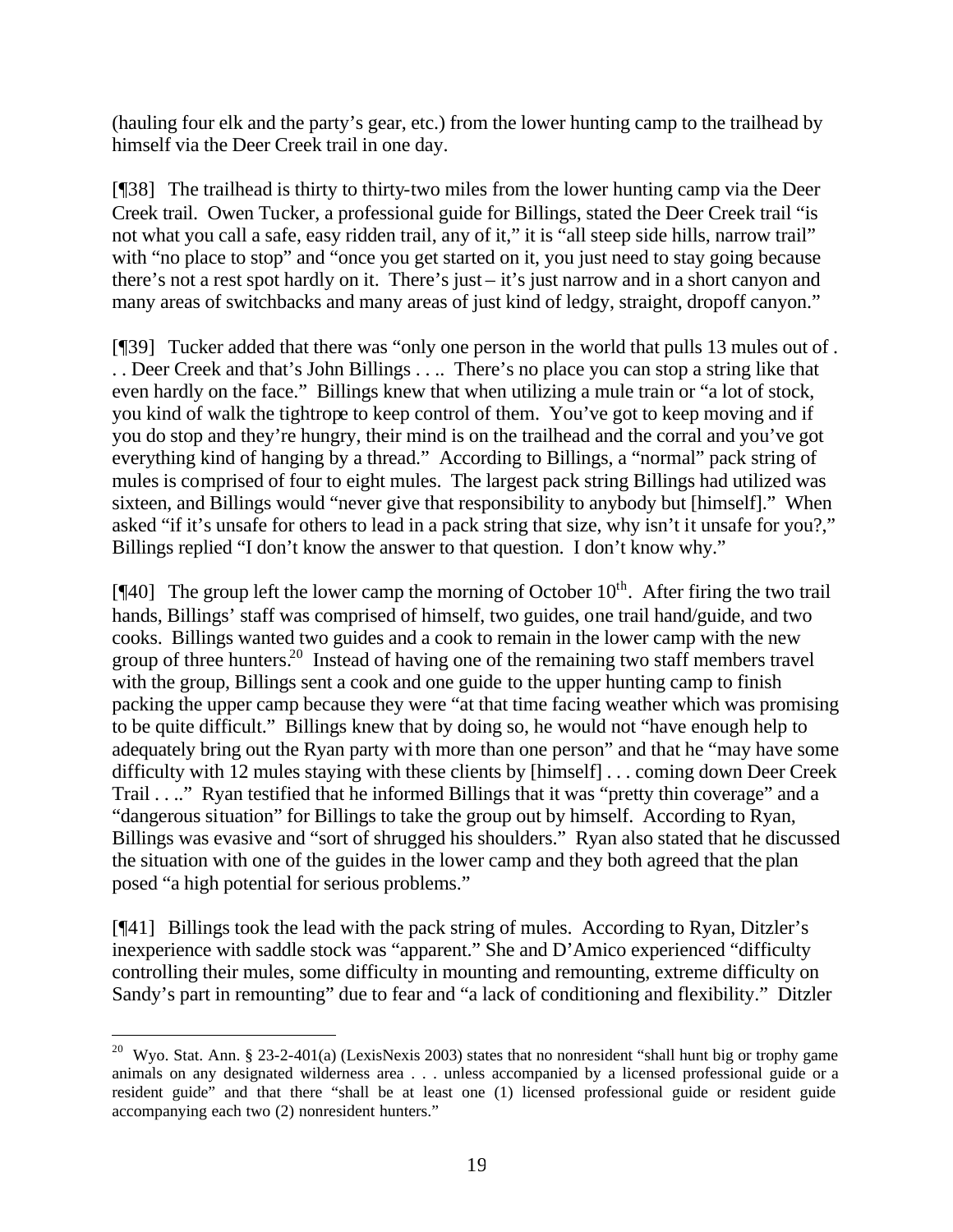testified that she began having a "really hard time" with her mule. It was not cooperating and when Ditzler "would get off of [the mule, it] would try and get around me on this narrow trail."

[¶42] The group eventually reached an area near the top of Deer Creek Pass. The trail was still "treacherous," there "was a lot of snow and the snow was melting and there was a lot of mud and so it was a little hard going." Ryan noted "a heavy cloud cover was developing" and became "concerned over the possibility of the weather deteriorating . . .." Parts of the trail involved switchbacks and sheer drops at the trail edge, a "lot of sheer on one side and sheer drop on the other," at times the "trail falls away hundreds of feet to streambed and the valley floor." As Billings described the area, it is "full of cliffs and precipices and balks, little coulees and cuts and timber down," "really dangerous" in some places.

[¶43] Ditzler "had a great deal of anxiety about that," was tired, hungry, and afraid of heights, and could feel herself "hyperventilating." Ryan noted Ditzler was intimidated by the heights involved and began to "exhibit signs of exhaustion." Billings recalled that at one point on the trail Ditzler was "having a little dizzy spell," was afraid of the height, and said she was afraid she was "going to faint . . .." Thereafter, according to Ryan, Ditzler's "ability to walk without frequent rest stops was steadily deteriorating."

[¶44] Ryan and Ditzler became delayed when Ditzler dismounted her mule and was unable to remount near a creek crossing. Billings went back to the location. Based on the following testimony, Billings clearly recognized that at this point, Ditzler's condition required his continued, personal attention and that he remain in close proximity to her. Ryan testified that Billings asked "what the difficulties were," and assured Ditzler that Billings would check on her, "keep an eye on her," warn her in advance of "any dangerous parts of the descent" and help her "mount and dismount." Ditzler testified that Billings asked what was "going on," she told him that she needed to eat, sit and rest for a few minutes, was having trouble with the switchbacks, it was becoming a bit "too much," and she asked Billings how the trail was ahead. According to Ditzler, Billings replied that the trail was rough in places but not to worry because he "would come back and help me get over those or at least come back and tell me where those areas were" and not to worry, all Ditzler had to do was "holler" and Billings would be "right there." Billings testified that he addressed, or attempted to address, Ditzler's food and water needs. He told Ditzler to "go at the speed you can," Ryan and D'Amico were with her, but that Billings would "come back and check on her." He further stated that he needed to "get this show on the road" because the mules could not be "tied up forever" and he could not "hardly stop." According to Ryan, Billings never asked Ryan to stay with Ditzler or assist her on the trail.

[¶45] At this point, Ryan estimated that he was eight miles from the trailhead; Billings estimated it was between four-and-one-half to five miles from the trailhead. Ditzler thought it was about 1:00 p.m. or 2:00 p.m., Ryan stated that he last saw Billings about "2:30, 3:00 in the afternoon," and Billings estimated the time to be between 3:30 p.m. and 4:00 p.m. . . .. Billings stated that when he ultimately separated from Ryan and Ditzler, it was a little over two hours from the trailhead. Billings returned to the mule pack string and resumed down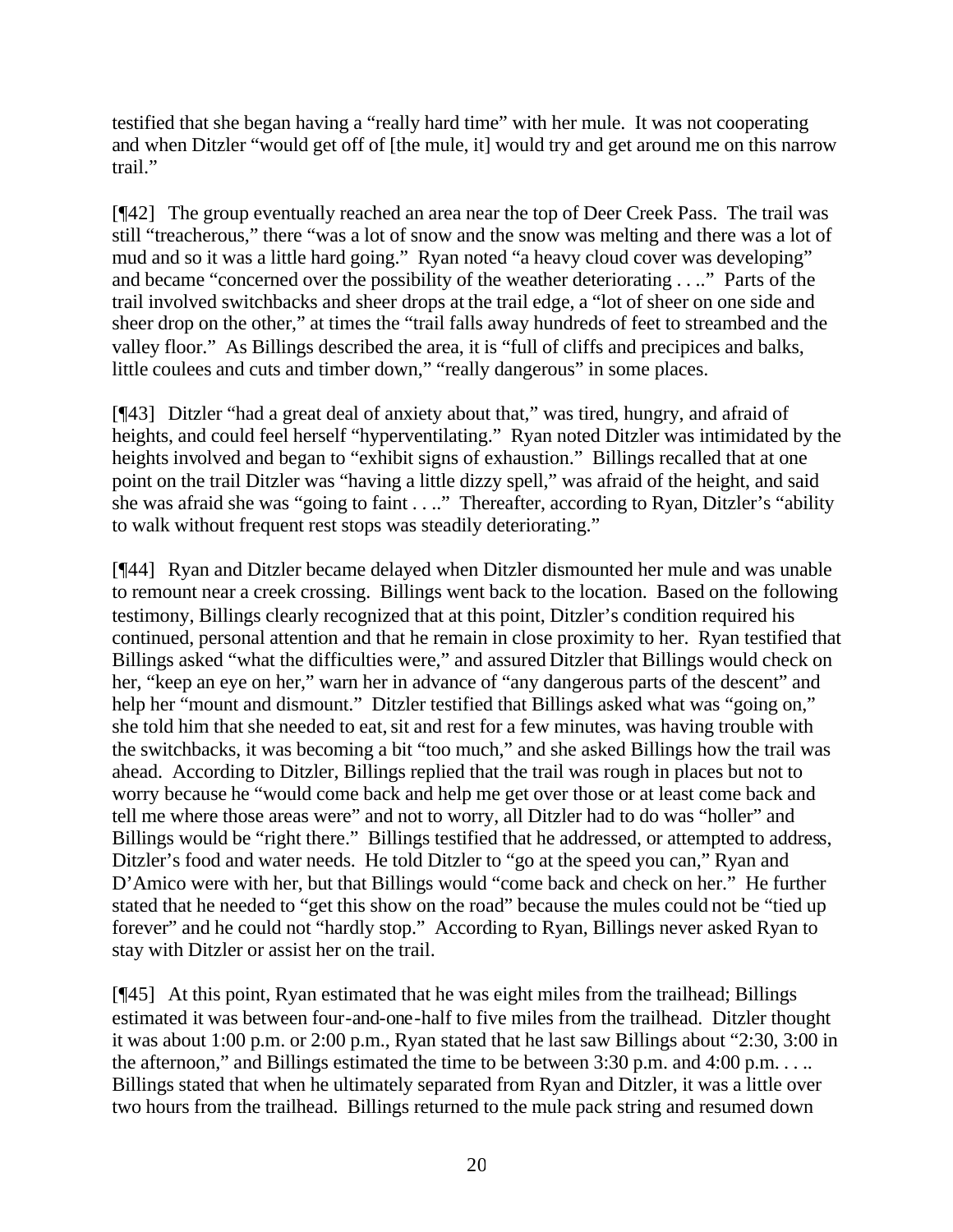the trail with Roderick Ryan, Hillary Ryan, and Brian McCabe, leaving Ditzler with Eric Ryan and D'Amico.<sup>21</sup> Ryan and Ditzler testified that they never saw Billings again until they reached the trailhead.

[¶46] According to Billings, he got to the top of some switchbacks on the trail ten minutes after his conversation with Ditzler and couldn't see Ryan and Ditzler. Billings stated that Brian McCabe told him that he didn't see Ryan, Ditzler, and D'Amico "back there" and McCabe "didn't like that." Billings also "did not like that." However, the mules in Billings' pack string began to "dance around and were pushing on each other and jamming a little bit," consistent with Billings' own testimony as to what he would expect from a pack string of mules as they proceeded closer to the trailhead, and Billings decided he "had to do something about this" and proceeded down the trail. Billings had "to keep moving" to prevent a problem and could not stop easily or "for any length of time" between that point and the trailhead due to the terrain. He would "be heading for disaster if [he] tied them up at that point and then spent anything more than two or three minutes away from them." While Billings was not "totally happy" about this, he decided it made "sense that maybe we could preclude 12 other problems from beginning to surface in addition to [Ditzler's] problem." Billings felt "somewhat good" that Ryan and D'Amico remained with Ditzler in case "something went and got worse."

[¶47] Ditzler could not remount her mule and walked the remaining distance to the trailhead. At about 5:30 p.m. or 6:00 p.m., Ditzler crossed a stream, "soaking her boots and jeans to the knees." Ditzler, who was overweight or "heavy," was tired, cold, it had "started to snow a little bit," and Ryan "knew that the temperature would drop after dark." Ditzler remained increasingly tearful, fearful and fatigued, and Ryan was "very concerned" that she "was a candidate for hypothermia." Ditzler would require frequent rest stops, would need to be coaxed a hundred yards at a time, sobbed, and exhibited signs of mental confusion.

[¶48] Billings arrived at the trailhead twenty minutes before dark. He "figured" that Ditzler was "maybe 45 minutes, an hour" behind him, although he had not seen her since shortly after their prior conversation on the trail. Instead of immediately returning to the trail to check on, and assist, Ditzler, Billings merely left his horse saddled in case Ryan and Ditzler did not arrive within his arbitrary time estimate, and "started getting packs undone and things put away. I wanted to be ready when the other group got out so that they could just get to town." Ryan indicated in a written statement that he and Ditzler reached the trailhead at about 7:45 p.m. He testified that they reached the trailhead at about 7:00 p.m. or 7:15 p.m. and that his brothers told him Billings had been there for at least two hours. Ditzler was "not real sure," but testified that they reached the trailhead "around eight o'clock." Billings estimated that they reached the trailhead forty-five minutes to an hour after Billings had arrived at the trailhead, or "about the time I expected them." Billings stated that he could see the party coming down the trail for some distance before they actually reached the trailhead. Billings and Ryan then became involved in a verbal, and to some degree, a physical,

 $2\sqrt{1}$ <sup>21</sup> Billings stated that Brian McCabe traveled with him ahead of the others but by the time the respective parties reached the trailhead, it appears that McCabe arrived just slightly ahead of Ryan and Ditzler.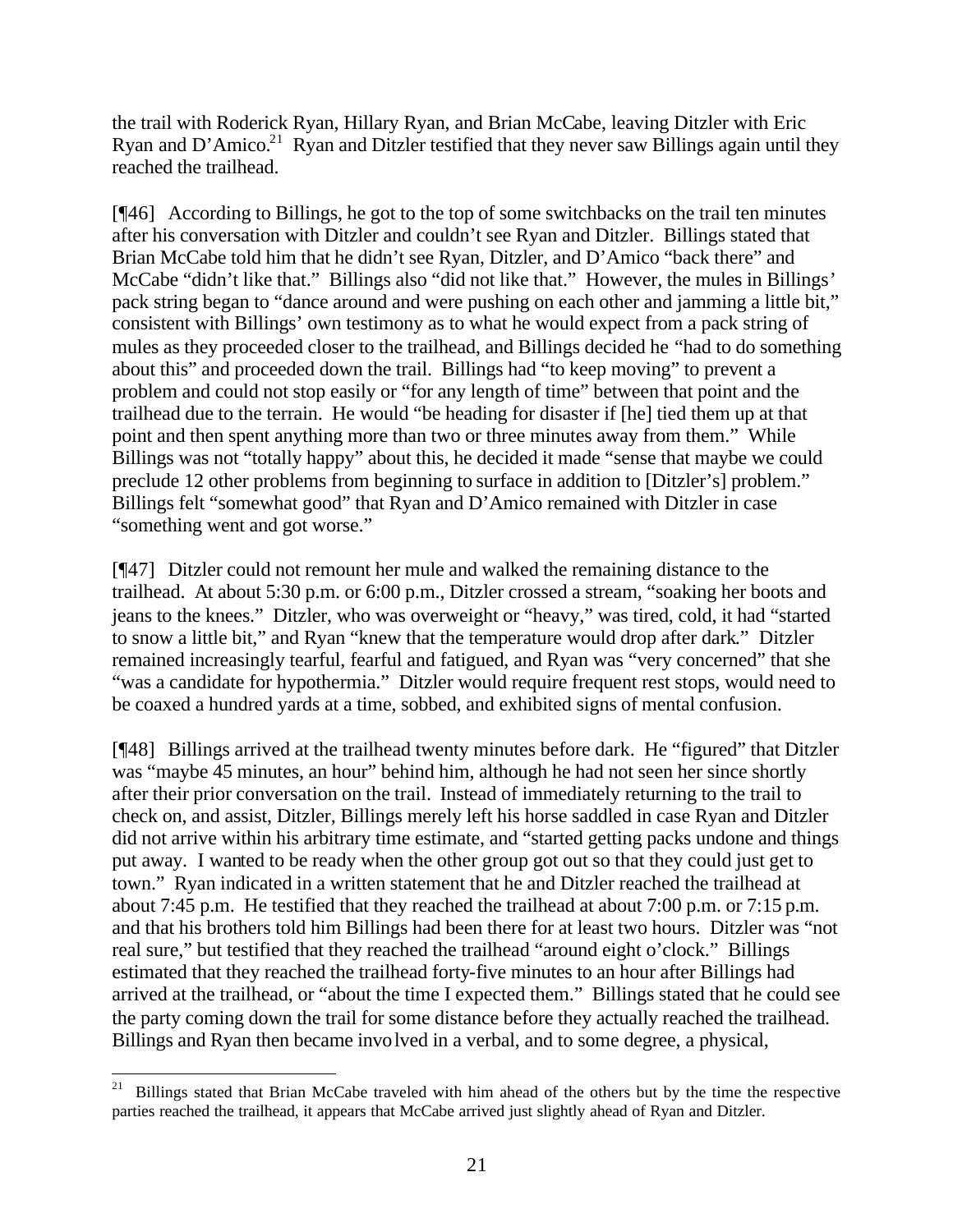confrontation. According to Billings, he did not believe Ditzler was hypothermic when she arrived at the trailhead.

[¶49] The Board found as follows:

- 4. On or about October 10, 1997, as his client, Sandra Ditzler, was making her way out of the wilderness, Billings abandoned Ditzler when she was experiencing difficulty with the return to the wilderness trailhead.
	- A. Ditzler became exhausted and had difficulty mounting her mule as she made her way back to the trailhead. . . .
	- B. Billings knew Ditzler was experiencing problems and assured her he would return for her or would at least be within yelling distance. . . . Billings told Ditzler he "would be checking on her throughout the descent", "would warn her of any dangerous parts" and "would keep and eye on her." . . . Billings admitted he left Ditzler to move his pack down the trailhead and never returned for them. . . . He also acknowledged he knew Ditzler was experiencing some problems in that she was having "a little dizzy spell" and was possibly suffering from "vertigo". . . . Billings told Ditzler, "go at the speed you can" and assured her [Eric] Ryan and her husband would be there to help her. . . .
	- C. Billings left Ditzler and the rest of his hunting party around 2:30 or 3:00 p.m. . . . Ditzler did not see Billings again until reaching the trailhead at approximately 7:00 or 7:45 p.m. that evening. . . .
	- D. After Billings left Ditzler, her mule became increasingly difficult to handle, and Ditzler became "tearful" and "fearful". ... Ditzler was "wearing low-cut hiking boots and blue jeans" and was "soaked from her knees down" in low temperatures and falling snow. . . . She was suffering from fatigue and that "(a)t . . .several points, she asked to be left on the trail" and "had the idea that if (Ryan) rode on out (he'd) be able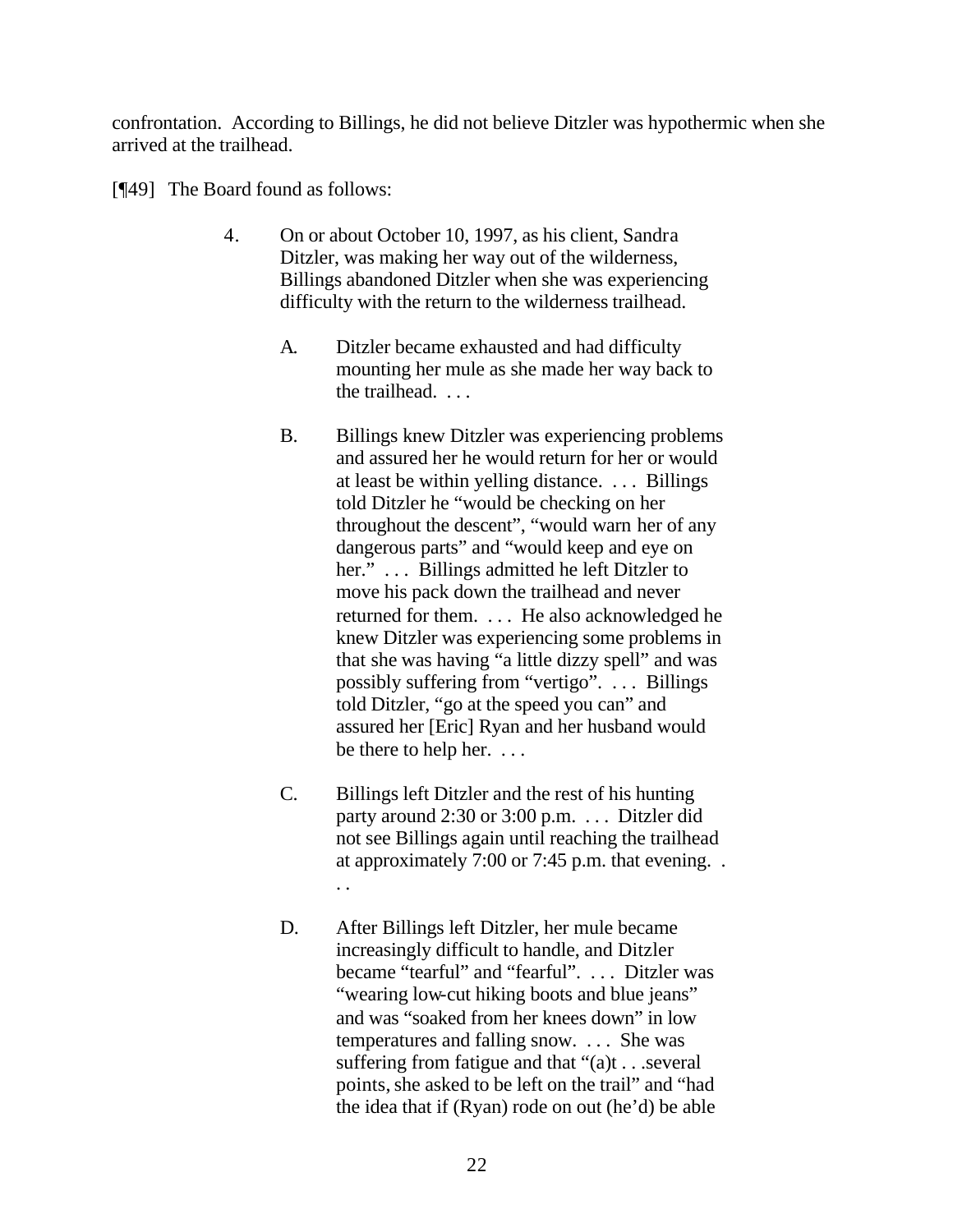to get a truck and come up and get her with a truck" which was "(a)n absurd notion to anyone who has seen that trail." . . . Ditzler had to be coaxed out of the wilderness by another hunter, Mr. Ryan. . . .

- E. Ditzler did not see Billings again until she returned to the trailhead with the assistance of two other hunters; several hours after Billings left her in the mountains. ...
- F. Billings prioritized his mules over the wellbeing and safety of his client, Sandra Ditzler. . . .
- G. Billings contemplated the seriousness of leaving his client, and chose to leave Ditzler behind with Mr. Ryan and Mr. [D'Amico]. . . . Despite the fact he acknowledged that Ditzler was dizzy and assured her he would come back and check on her, he decided to leave Ditzler's wellbeing to the survival skills of his other clients. ...
- H. Billings' rationale for leaving his hunters was not a justification for abandoning Ditzler in a wilderness area. The fact that Billings contemplated Mr. Ryan's survival skills and felt "somewhat good" about Ditzler's husband and Eric Ryan being with Ditzler if "something went and got worse" indicates Billings knew and contemplated potential dangers to his client, and chose to abandon her in spite of those potential risks. . . . Consequently, Billings willfully endangered Ditzler's health and safety by abandoning her in the wilderness on or about October 10, 1997.

The Board concluded, as a matter of law, that Billings willfully endangered Ditzler's health and safety by leaving or abandoning Ditzler in the wilderness in order to get his livestock back to the trailhead and never returning to check on her well-being or progress, in violation of Wyo. Stat. Ann. § 23-2-416(a)(ix) and (x) and Chapter 3, Sections 1(o) and (t) of the Board's rules.<sup>22</sup> We have previously set forth the language contained in these provisions, as well as relevant definitions of its terms.

 $2\sqrt{2}$ In a footnote, Billings argues that the Act only applies to "situations where a non-resident 'hunter' is hunting big or trophy game animals," and therefore does not apply to Ditzler's situation because she was not a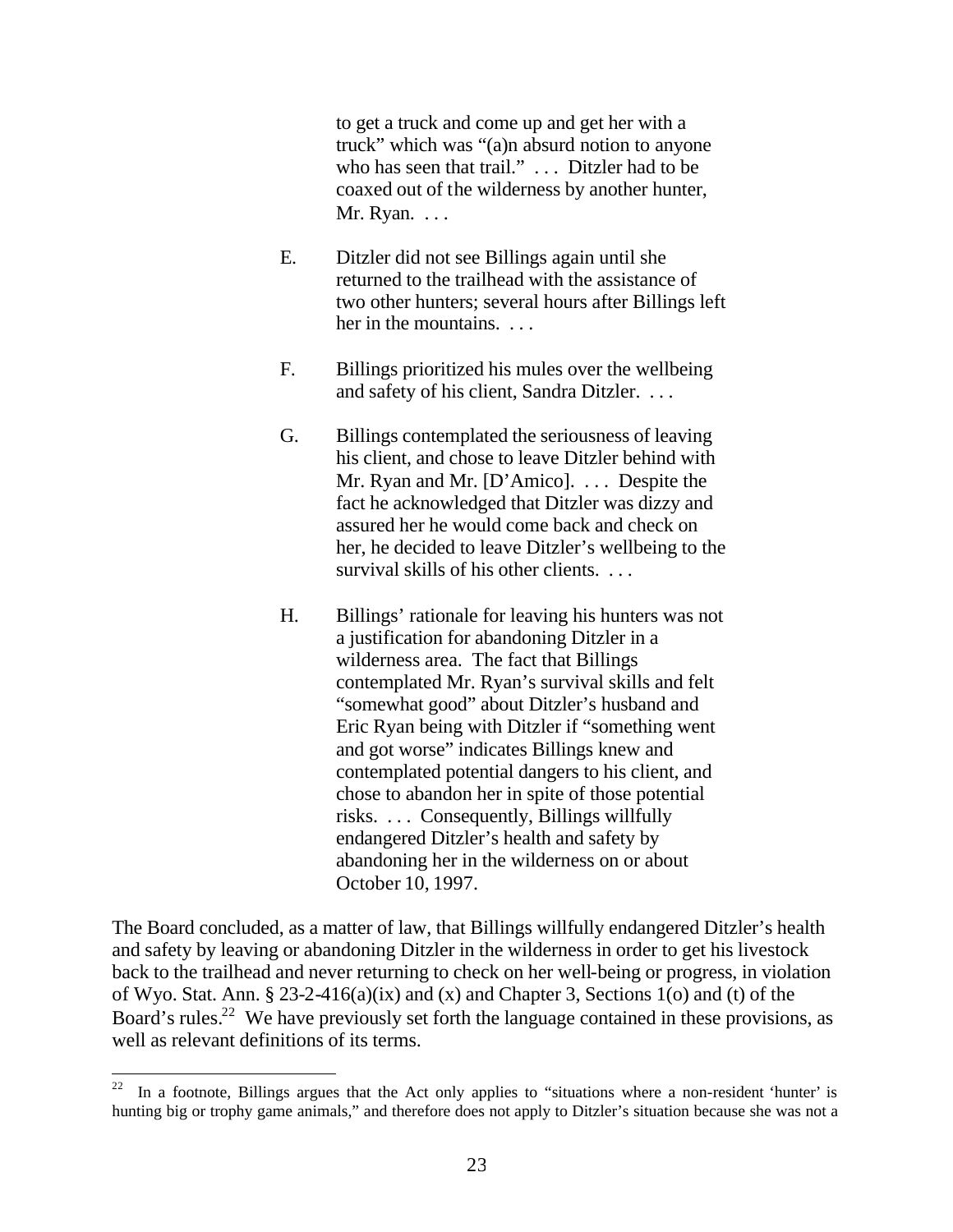[¶50] Billings first argues that the Board could not properly conclude that Billings willfully endangered Ditzler absent expert testimony establishing a standard of care and Billings' breach of that standard of care. Billings asserts that he exercised his professional judgment on the trail due to difficulties with his pack string of mules, and the Board essentially concluded that Billings' professional judgment fell below some industry standard. He contends that the Board therefore subjectively evaluated Billings' judgment without the "guidance of expert opinion, or any regulations in place which set a standard related to the 'abandonment'" of Ditzler.

[¶51] Billings advanced a similar argument in *Billings I* regarding the Board's finding that Billings willfully endangered the health and safety of Dan Nutsch by "permitting him to be injured while caring for livestock 'which should have been properly cared for by'" Billings' employees. *Billings I*, 2001 WY 81, ¶ 17, 30 P.3d at 566. We commented on that issue, in pertinent part, as follows:

> Obviously, clients on an outfitted hunting trip must participate in the adventure. The extent of such participation, however, is not something this court has within its knowledge.

Perhaps the Board, which consists of a number of persons who would undoubtedly qualify as experts in the field of outfitting, used its expertise to determine that Billings' actions failed to meet his duty of care as an outfitter. However, our decision in *Devous v. State Board of Medical Examiners*, 845 P.2d 408, 418 (Wyo.1993), does not permit the Board to do that:

> "Turning then to the appeal of the Board with respect to the decision of the district court to set aside certain statutory grounds for failure of substantial evidence, we affirm the district court in that regard. The crux of the issue is whether the record must include expert testimony with respect to those statutory grounds, or whether we must acknowledge and accept the expertise of the Board members in establishing standards that demonstrate infringement of the statute. There was no expert testimony offered at the hearing to establish standards with respect to these statutory grounds. If

hunter on the trip. Billings does not dispute that he met the definition of an "outfitter" pursuant to Wyo. Stat. Ann. § 23-2-406(a)(ii) (LexisNexis 2003) or that the Board licensed him as an outfitter pursuant to the Act. Wyo. Stat. Ann. § 23-2-416(a) grants the Board the authority to suspend or revoke an outfitter's license issued under the Act for willfully endangering the health and safety of *any person*. Chapter 3, Section 1(o) of the Board's rules states that a licensee shall not willfully endanger the health and safety of the *public*.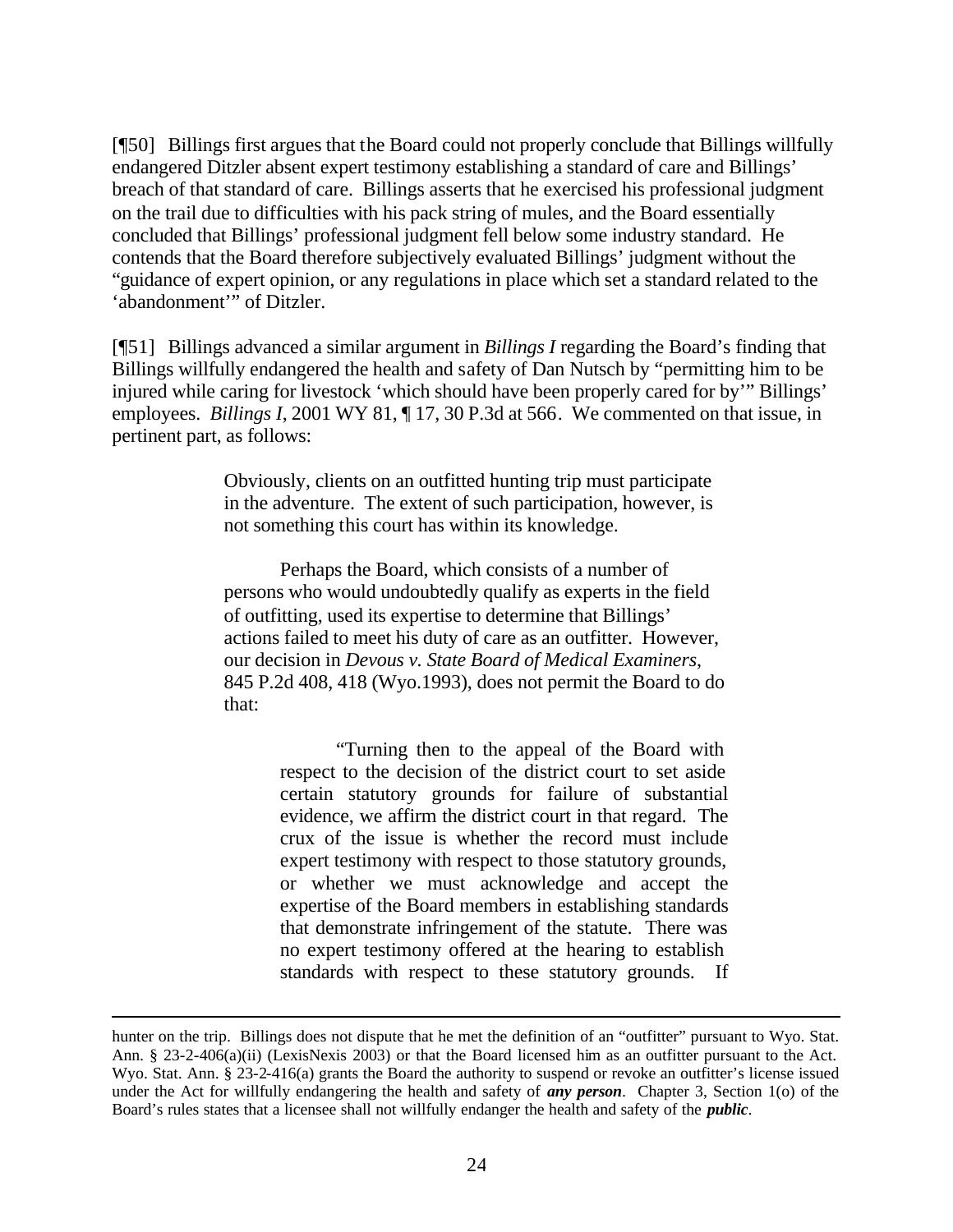judicial review has any purpose, it must be exercised by objectively evaluating evidence in the record. There is no way that a judicial review could reach the subjective determination of standards by individual members of the Board. . . ."

In this case, if the Board intends to rely on a finding that Billings' conduct regarding the mule kick incident fell below the standard of care for those in his industry, the Board should rely on expert testimony in making such a finding. . . . [A]bsent any indication in its findings that the Board is relying on expert testimony, we conclude that the finding is insufficient to permit review.

*Id.*, 2001 WY 81,  $\P$  17-18, 30 P.3d at 566-67 (footnote omitted).

[¶52] We find that the record is sufficient in the instant case, without additional expert testimony, to allow us objectively to evaluate the evidence, the Board's findings, and the applicable statutory language. While expert testimony might have assisted the Board, the concerns we referenced in *Billings I* do not exist with respect to the Ditzler violation, which violation arises in a different context. Neither the nature of the violation, nor the facts underlying it, involves subject matter "not within our knowledge" or requiring additional expert testimony. The state of the record is such that in reviewing the issue, we are not required merely to accept the Board's subjective expertise for a standard that demonstrates infringement of the statute. Contrary to Billings' argument, it does not appear that the Board's use of the term "abandonment" was for purposes of establishing a formal standard of care, but was the Board's factual characterization of Billings' actions.

[¶53] Billings also argues that the evidence was insufficient to establish that he willfully endangered Ditzler's health and safety. Billings contends that he did not "abandon" Ditzler, and his decision to proceed down the trail did not "increase the danger or peril" to Ditzler. We conclude that the Board could properly have found that Billings willfully endangered Ditzler's health and safety from the totality of the evidence, especially considering the evidence as to: (1) Billings' knowledge prior to, and throughout, the incident, including his knowledge in deciding to take the entire group and the mule pack string to the trailhead by himself, his knowledge of Ditzler prior to departing on the trail, his knowledge as to the nature of the trail and the nature of the livestock, etc.; (2) Ditzler's difficulties and condition as the group navigated the trail; (3) Billings' resulting response as to what he felt was required under the circumstances; (4) Billings' actions in leaving Ditzler on the trail; (5) the terrain, the time of day, and the weather; (6) the subsequent deterioration in Ditzler's condition; and (7) Billings' actions upon arriving at the trail head *vis a vis* the surrounding circumstances. "We do not substitute our judgment on the facts for that of the agency if [sufficient] evidence exists, even though different conclusions might be drawn from that evidence." *Gray v. Wyoming State Bd. of Equalization*, 896 P.2d 1347, 1348 (Wyo. 1995).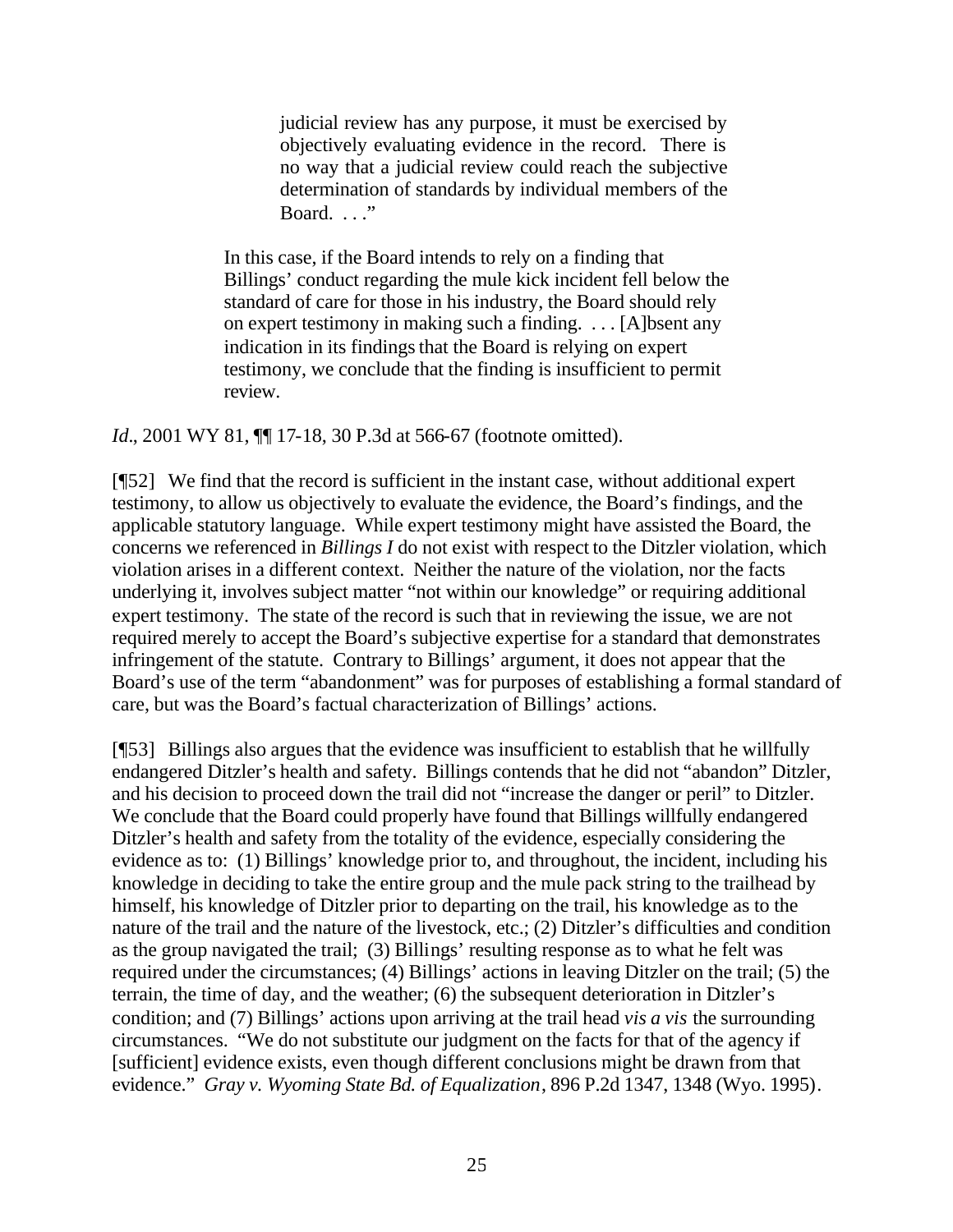### *License Revocation as Sanction for Violations*

[¶54] Billings asserts that even if there was sufficient evidence for the Board to find that he committed these violations, the Board failed adequately to explain why it revoked his outfitter's license, as opposed to some other sanction, and acted arbitrarily by failing to link its findings and conclusions to its ultimate decision regarding an appropriate sanction and to Billings' general fitness to be a licensed outfitter. The Board argues that its findings were "detailed and thorough," and sufficiently explained why the violations were "adequate grounds" to revoke Billings' outfitter's license.

[¶55] In reviewing the merits of a sanction imposed by an agency, several courts have defined the scope of our review as one in which we will not overturn an agency's choice of sanction unless we find that the sanction is unwarranted in law or without justification in fact. *See, for example, Butz v. Glover Livestock Commission Co., Inc.*, 411 U.S. 182, 185-89, 93 S.Ct. 1455, 1458-59, 36 L.Ed.2d 142 (1973); *Norinsberg Corp. v. United States Dept. of Agriculture*, 47 F.3d 1224, 1228 (D.C. Cir.), *cert. denied*, 516 U.S. 974 (1995); *Chapman v.*  United States, Dept. of Health & Human Services, 821 F.2d 523, 529 (10<sup>th</sup> Cir. 1987); *Larsen v. Commission on Medical Competency*, 1998 ND 193, 585 N.W.2d 801, 808 (N.D. 1998); and *Johnson v. Board of Governors of Registered Dentists of State of Okl.*, 1996 OK 41, 913 P.2d 1339, 1347 (Okl. 1996). The Board found that the violations Billings committed were, "separately and/or collectively, . . . adequate grounds to revoke" his outfitter's license.

[¶56] The Board's decision to revoke Billings' outfitter's license clearly was warranted in law because Wyo. Stat. Ann.  $\S 23-2-416(a)(iv)$  and (ix) grant the Board the authority to "suspend or revoke a license" for a "[v]iolation of any significant federal or state law or related regulations pertaining to wildlife, game and fish" and for "[w]illfully endangering the health and safety of any person[.]"

[¶57] We further find that the facts supporting the imposition of a license revocation are apparent from the record before us. Billings' argument tracks with our recent holding that the record must contain sufficient factual findings for this Court to understand the basis for an agency's conclusion that a licensee's violations warranted a license revocation rather than a license suspension or some other lesser sanction—the agency's findings must be sufficient for this Court to follow the agency's reasoning from the evidentiary facts on record to its eventual legal conclusions. *Legarda*, 2003 WY 130, ¶ 12, 77 P.3d at 712-13.

[¶58] In *Legarda*, 2003 WY 130, ¶¶ 3-4, 77 P.3d at 710, the Department of Transportation (DOT) instituted license revocation proceedings against Legarda, doing business as Laris Auto Sales, for violating several state statutes and the department's rules and regulations. Following a contested case hearing, the Office of Administrative Hearings (OAH) concluded that Legarda violated two statutes and one department rule. *Id.*, 2003 WY 130, ¶ 6, 77 P.3d at 710. "Based upon these violations and DOT's discretion to revoke licenses when violations are found, OAH upheld DOT's proposed revocation of Laris' dealer license and bond forfeiture." *Id.* Legarda appealed that determination to this Court. On appeal, we concluded that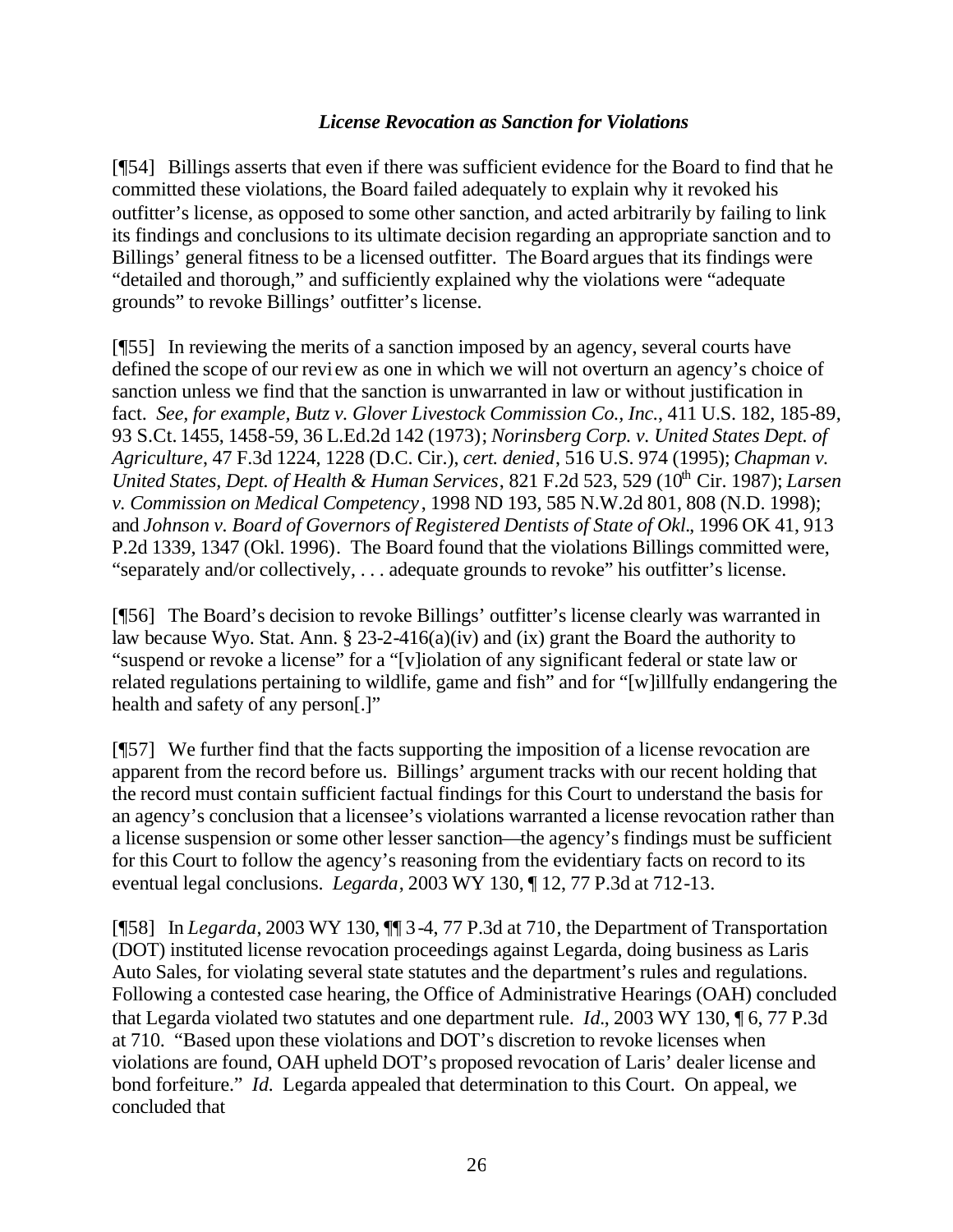the OAH order does not contain sufficient factual findings to enable this Court to understand the basis for the hearing examiner's conclusion that Laris' violations warranted revocation of its dealership license rather than suspension or some other lesser punishment. That is, we hold the record does not contain such factual findings as would permit us to follow the agency's reasoning from the evidentiary facts on record to its eventual legal conclusions. *Newman [v. State ex rel. Wyoming Workers' Safety and Compensation Div.*], 2002 WY 91, ¶16, 49 P.3d 163 [(Wyo.2002)].

In the present case, it is clear from the findings of fact in the order that OAH found Laris violated certain DOT statutes and regulations. While we do not question the validity of those findings, we do observe their relatively minor nature. Nothing in the record indicates Laris had a history of such violations despite its many years of operation in Fremont County. While the violations may have resulted in minor inconveniences to those who purchased automobiles from Laris, no one alleged Laris was acting fraudulently or intentionally trying to take advantage of its customers. Following the compliance review, a follow-up inspection revealed no violations. Yet, DOT proposed revoking the license and forfeiting the bond, thus putting Laris out of business permanently. What is not clear from the findings, and what is not apparent anywhere in the record before us, is the reason for the decision to revoke Laris' license rather than suspend or take some other less drastic action to obtain compliance. There is quite simply nothing in the record indicating what facts supported the imposition of the most severe penalty available. Under these circumstances, the OAH order cannot stand absent further findings explaining the reasons why revocation, rather than suspension or some other lesser penalty, is warranted. *Scott [v. McTiernan]*, 974 P.2d 966 [(Wyo.1999)]; *Billings*, 2001 WY 81, ¶13, 30 P.3d 557.

*Legarda*, 2003 WY 130, ¶¶ 12, 14, 77 P.3d at 712-13.

. . .

[¶59] It is certainly advisable that, when imposing a sanction, an agency take special care to ensure that its findings establish a clear nexus between the evidentiary facts and the agency's legal conclusion. However, the circumstances underlying our decision in *Legarda* are distinguishable from those in the instant case. In *Legarda*, we emphasized the "relatively minor nature" of Legarda's violations, which violations "may" have resulted in "minor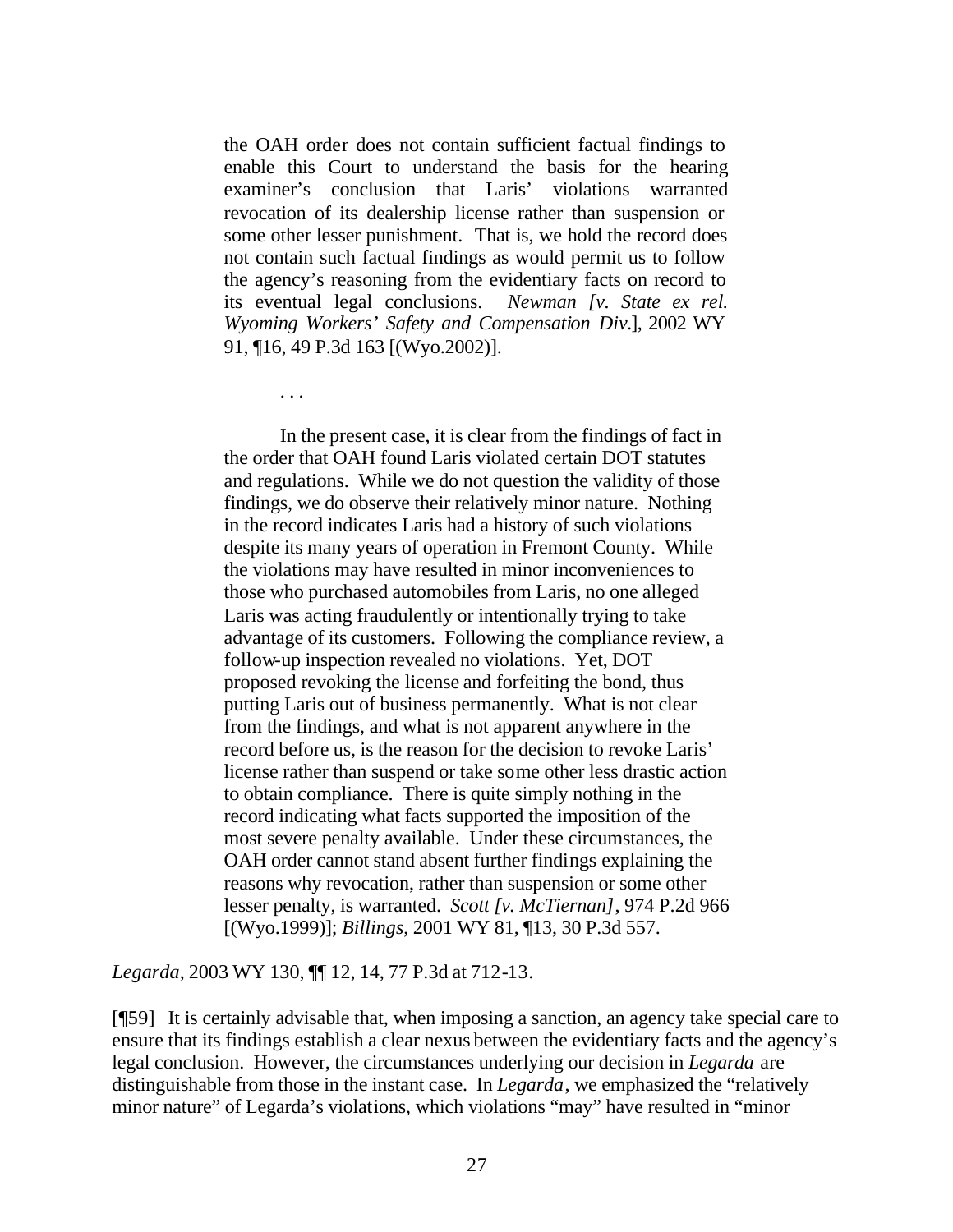inconveniences" to Legarda's clients but did not involve fraudulent conduct or an intentional attempt to take advantage of a client. *Id.*, 2003 WY 130, ¶ 14, 77 P.3d at 713. In the instant case, Billings' conduct willfully endangered a client's health and safety and violated a significant federal regulation relating to wildlife, the stated goal of which regulation is "minimizing grizzly/human encounters and thereby providing for user safety" and grizzly bear protection.

[¶60] Billings also claims that, based on the dispositions of other cases before the Board, he was subjected to arbitrary, selective and unequal treatment by the Board in revoking his outfitter's license, as opposed to imposing a lesser sanction. Billings filed a motion in the district court to supplement the administrative record with pertinent portions of the Board's meeting minutes for a five-year period. Billings offered the meeting minutes to demonstrate that the Board,

> in nearly every instance when an outfitter or guide applies for the issuance or renewal of a license and has violated a law or regulation pertaining to wildlife, game or fish or has been convicted of a felony, usually admonishes the applicant and either grants the license as requested or grants a conditional license, but almost never denies a license.

It does not appear that the district court ruled on Billings' motion to supplement the record. Billings does not cite to any pertinent legal authority in advancing this argument. Notwithstanding the district court's failure to rule on Billings' motion to supplement the record, the "employment of a sanction within the authority of an administrative agency is . . . not rendered invalid in a particular case because it is more severe than sanctions imposed in other cases" and "mere unevenness in the application of the sanction does not render its application in a particular case 'unwarranted in law.'" *Butz*, 411 U.S. at 187-88.

### **DECLARATORY JUDGMENT ISSUES**

[¶61] Billings filed a Complaint for Declaratory Judgment pursuant to the Uniform Declaratory Judgments Act (Wyo. Stat. Ann. §§ 1-37-101 to 1-37-115 (LexisNexis 2003)) within the same document as his Petition for Review of Agency Action. In that complaint, he set forth nine counts alleging constitutional infirmities concerning various state statutes and rules promulgated by the Board, and that the Board lacked jurisdiction to adjudicate particular issues. The district court found that Wyo. Stat. Ann. § 23-2-416(a)(v) was unconstitutionally vague, but otherwise rejected Billings' declaratory judgment allegations. The Board did not cross-appeal the district court's ruling.

[¶62] In his appellate brief, Billings begins his discussion of the declaratory judgment issues by summarizing each of the nine counts contained in the original complaint. These summaries are not accompanied by any citations to pertinent legal authority. "We have consistently held that we will not consider claims unsupported by cogent argument or pertinent authority." *Barkell v. State*, 2002 WY 153, ¶ 32, 55 P.3d 1239, 1245 (Wyo. 2002).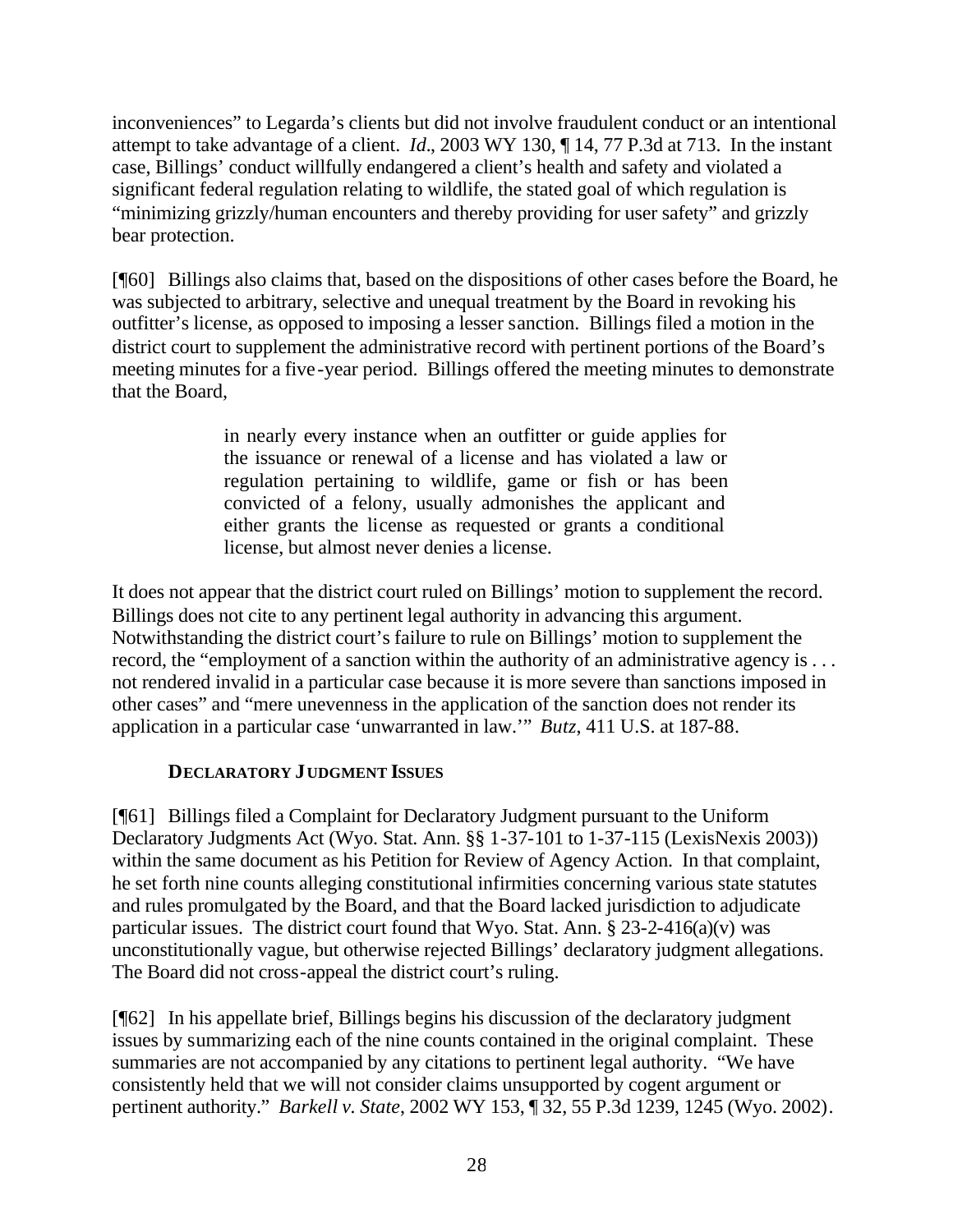[¶63] Several more specific arguments follow these summaries. Billings first contends that Wyo. Stat. Ann. § 23-2-416(a)(v), which statute provides that the Board may suspend or revoke a license for "[u]nethical or dishonorable conduct," is unconstitutionally overbroad and vague. The Board utilized this statutory provision in finding that Billings acted "unethically and dishonorably" in: (1) calling a former client a "son of a bitch" and threatening the client with physical violence by expressing a desire to settle their dispute "face to face" and "with our fists" in an October 29, 1997, letter; and (2) challenging Eric Ryan to a fight and shoving him when Ryan and Ditzler returned to the trailhead in October 1997.

[¶64] Billings advances this argument on appeal to preserve the issue in light of a potential "ambiguity" in the district court's orders. In its August 15, 2002, Order On Declaratory Judgment, the district court found that the statutory language "unethical or dishonorable conduct" was "unconstitutionally vague." The district court otherwise rejected Billings' declaratory judgment arguments. In its November 27, 2002, Findings and Order Affirming Order of the Board, the district court referred to its prior determination that the statutory language was unconstitutional and proceeded to consider the merits of the issues Billings raised in his petition for review. The district court ultimately ordered that the Board be "affirmed and for the reasons given in the August 15, 2002 order of this Court, the declaratory judgment action is dismissed." Although this quoted language is imprecise, it remains clear from the totality of both the district court's orders that the district court did not intend to deviate from, or alter, its finding that Wyo. Stat. Ann.  $\S 23-2-416(a)(v)$  was unconstitutionally vague. We need not consider the merits of the issue on appeal because the Board did not cross-appeal the district court's ruling on the issue.

[ $[$ [65] Billings next asserts that Wyo. Stat. Ann. § 23-2-416(a)(iv), which statute allows the Board to suspend or revoke a license for a "[v]iolation of any significant federal or state law or related regulations pertaining to wildlife, game and fish," is unconstitutionally vague on its face. He contends that the provision does not sufficiently define the terms "significant laws or regulations" or "violation." Billings also argues generally that "willful endangerment," as utilized by the Board in the instant case, does not establish an adequate standard for measuring one's conduct, although he does not cite any pertinent legal authority in advancing this argument.

[¶66] We addressed these arguments in our prior opinion in this matter:

Despite Billings' complaints that the Board has provided no definition of which regulations will be considered significant, that is not a concern in this case. . . .

. . .

Billings also complains that certain statutory provisions require definition. He complains that the Board must define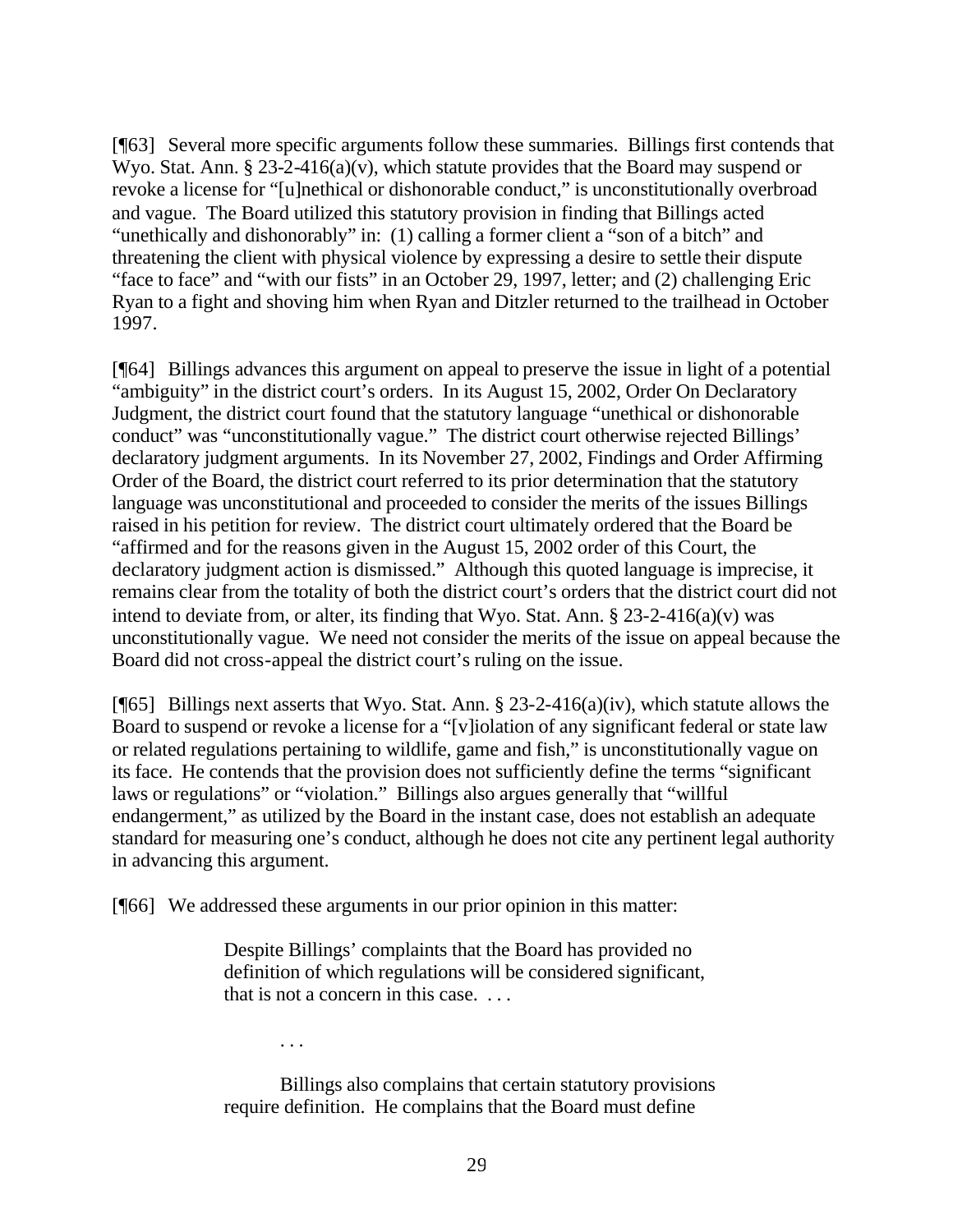"willfully endangering" found in  $\S 23-2-416(a)(ix)$ . We are of the opinion that those terms are not so technical that further definition is required. . . .

Billings also complains that the Board must define the term "violation" found in  $\S$  23-2-416(a)(iv). However, we agree with the State that this term needs no further definition. Violation in this context simply means non-compliance with the law or regulation in question.

*Billings I*, 2001 WY 81, ¶¶ 27, 34-35, 30 P.3d at 569, 571.

[¶67] Billings argues that Chapter 3, Section 1(n) of the Board's rules is similarly vague. That provision states that a licensee shall

> maintain neat, orderly and sanitary camps at all times and shall provide clean, fresh drinking water, protect all food from contamination and dispose of all garbage, debris and human waste. Livestock facilities shall be separate from camp facilities. Streams shall be protected from contamination.

Billings' three-paragraph argument (primarily in the form of a series of questions based on the rule's language) on this issue does not constitute cogent argument, and Billings does not cite to any pertinent legal authority in advancing this particular argument.

[¶68] Billings' final argument is that several subsections of a Code of Ethics (Chapter 3, Section 2 of the Board's rules) the Board promulgated and filed of record in 2001 (after the contested case hearing and our prior opinion in this matter) are unconstitutionally vague.<sup>23</sup> Billings challenges the "prospective application of these rules" because a future violation "may" result in the denial, suspension or revocation of his outfitter's license, and his expected future business "will be" affected by the rules. He also expresses "concern" that the new rules "will serve as a convenient vehicle for retribution for the lengthy and expensive battle that Mr. Billings has mounted against the Board." The Board counters that Billings lacks standing to challenge the new rules and that the rules are not constitutionally infirm. $24$ 

[¶69] "'Standing is a concept utilized to determine if a party is sufficiently affected to insure that a justiciable controversy is presented to the court.'" *Memorial Hosp. of Laramie County v. Department of Revenue and Taxation of State of Wyo.*, 770 P.2d 223, 226 (Wyo. 1989) (*quoting Washakie County School Dist. No. One v. Herschler*, 606 P.2d 310, 316 (Wyo.), *cert. denied*, 449 U.S. 824 (1980)). A party has standing "only if he has a tangible

l  $^{23}$  Interestingly, several sections of the Code of Ethics Billings discusses in his principal appellate brief are not specifically referenced in his Complaint for Declaratory Judgment.

The Board does not argue that Billings lacks standing as to any other issue.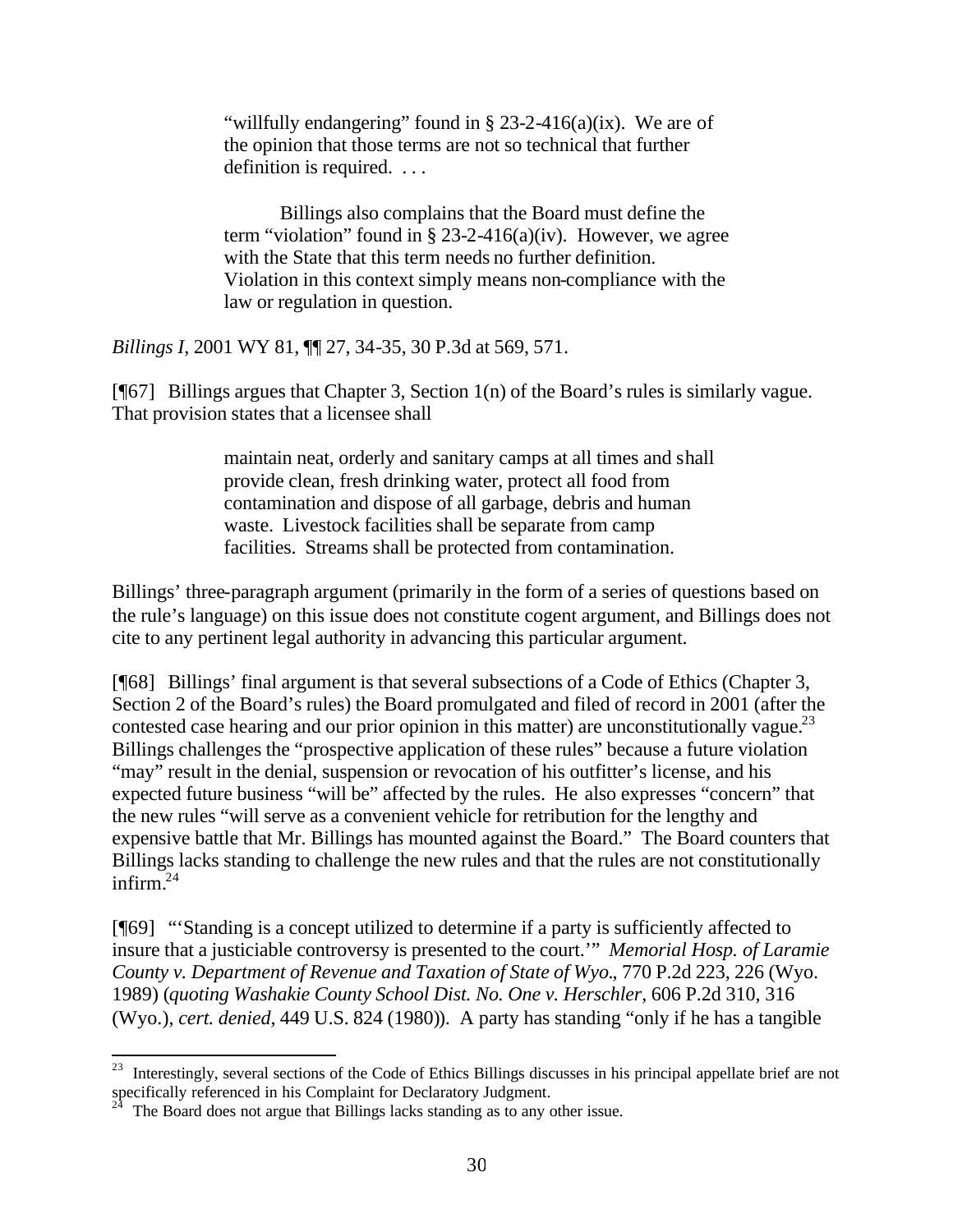and legally protectible interest at stake in the litigation; his interest must be injured or threatened with injury by the administrative action of which he complains." *Memorial Hosp. of Laramie County*, 770 P.2d at 226. Further,

> [d]eclaratory relief should be liberally administered if the elements of a justiciable controversy exist to give the trial court jurisdiction. *Brimmer v. Thomson*, 521 P.2d 574, 577 (Wyo.1974). For that controversy to exist, a genuine right or interest must be at issue between adversarial parties, and the trial court must be able to make an effective judgment which will finally determine the rights of the parties. *Id.* at 578. Even these prerequisites, however, may properly be avoided or relaxed when matters of great public interest or importance are presented to the trial court.

*Memorial Hosp. of Laramie County*, 770 P.2d at 226. The Declaratory Judgments Act "'gives the courts no power to determine future rights or anticipated disputes or controversies.'" *State Dept. of Revenue and Taxation v. Pacificorp*, 872 P.2d 1163, 1169 (Wyo. 1994) (*quoting White v. Board of Land Com'rs*, 595 P.2d 76, 79 (Wyo. 1979)).

[¶70] In *Pacificorp*, 872 P.2d at 1164-65, taxpayers sought a declaratory judgment regarding rules the State Department of Revenue and Taxation promulgated "pertaining to the ad valorem tax exemption for pollution control property, claiming that the State exceeded its statutory authority when it promulgated the rules." The rules took effect in February 1992, and the taxpayers filed for declaratory relief in June 1992. *Id.* The taxpayers acknowledged that the tax exemption issues were "'not the subject of a direct dispute in the 1992 valuation determination,'" but argued that the "'threat of harm and improper taxation [was] present and real'" and that "a justiciable controversy existed because they may apply in the future for the exemption . . . and the State may deny the request." *Id.* at 1168. We concluded that no justiciable controversy existed, stating the following:

> The taxpayers contend that the threat of harm and improper taxation was present and real. We disagree.

The taxpayers did not present any evidence which indicated that their interests had actually been injured or that an imminent threat of such an injury existed. If we were to rule on the validity of the [rule's] language, our ruling would not effectively operate to terminate an actual controversy.

The taxpayers rely on *Memorial Hospital of Laramie County* as authority for their argument that a justiciable controversy existed in this case. In *Memorial Hospital of Laramie County*, the controversy centered around the sales and use taxation of materials which were used in the construction of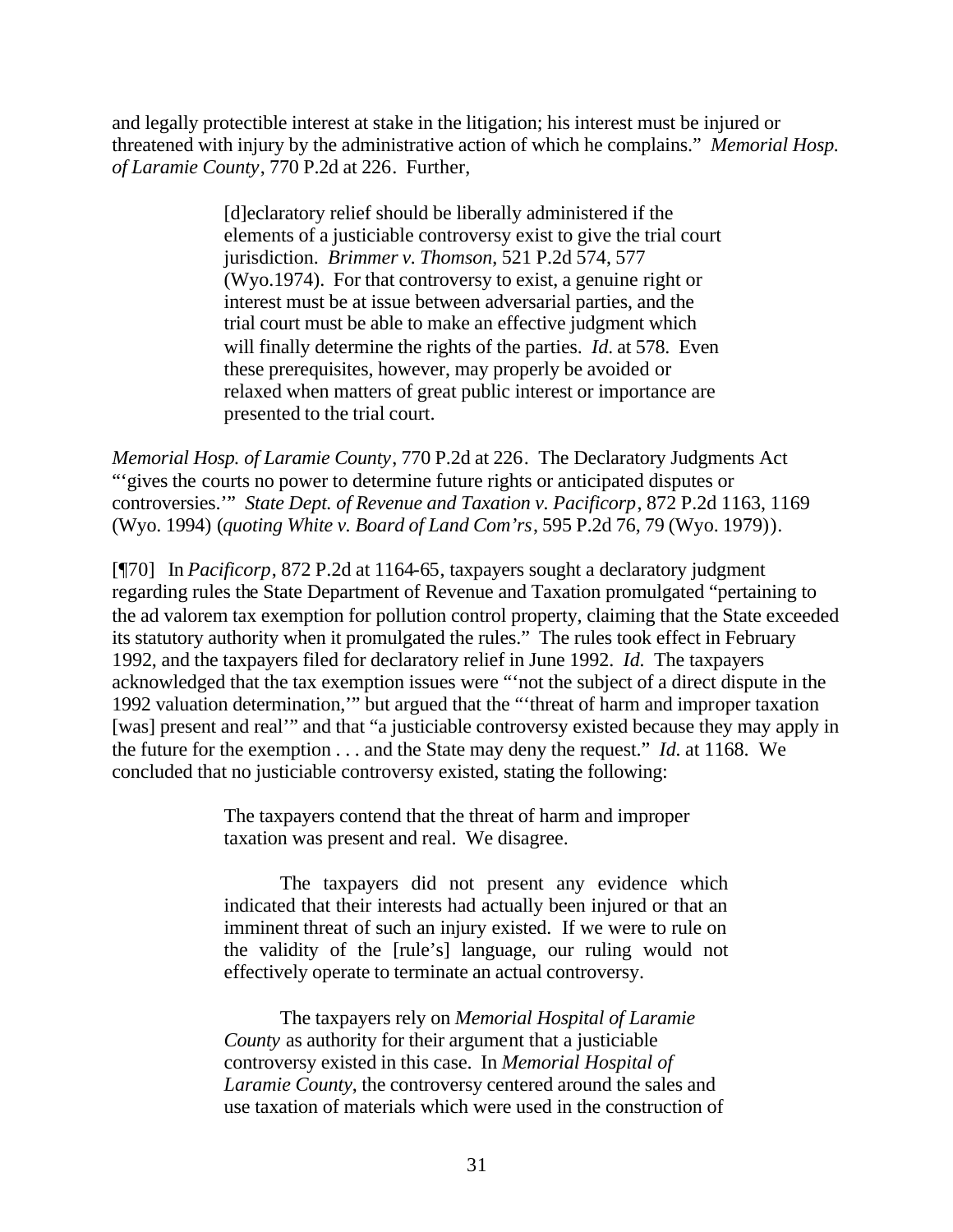an addition to a hospital. The Department of Revenue and Taxation notified a subcontractor who supplied materials "through a direct contract with the hospital while providing labor relating to those materials through a separate labor subcontract with [the construction manager]" that the materials were subject to taxation. [*Memorial Hospital of Laramie County,*] 770 P.2d at 225. The hospital filed a claim for declaratory and injunctive relief, alleging that its tax-exempt status precluded taxation of the materials. *Id.* It also paid, under protest, the taxes which were assessed against the subcontractor. Although the hospital may not have been immediately obligated to pay the tax, the Court held that a justiciable controversy existed because "the injury [was] sufficiently imminent as to warrant judicial consideration." 770 P.2d at 227.

The *Memorial Hospital of Laramie County* situation is different from the situation in the case at bar. In that case, the Department of Revenue and Taxation had already notified the subcontractor that the materials were subject to taxation. Even if, as the Court suggested, the hospital may not have been immediately obligated to pay the tax, the parties had taken certain material steps which presented a real and imminent threat to the hospital's interest.

In this case, the State had neither made nor threatened to make a demand for payment of a tax on uncapitalized property. In fact, the taxpayers concede that the [rule's] language "was not the subject of a direct dispute in the 1992 valuation determination." The threat was not real at that point.

This case did not present a matter of great public interest or importance and, therefore, did not warrant relaxation of the justiciability requirement. This Court stated in *Brimmer* that the great public interest or importance exception to the justiciability requirement "must be applied with caution and its exercise must be a matter where strict standards are applied." 521 P.2d at 578. Since an exemption for uncapitalized property was not requested or denied, our refusal to entertain this action will not put the taxed entities or the public coffers at risk.

*Pacificorp*, 872 P.2d at 1169 (footnote omitted).

[¶71] We similarly conclude in the instant case that no justiciable controversy exists as to the Board's Code of Ethics at this time because any decision regarding the validity of certain